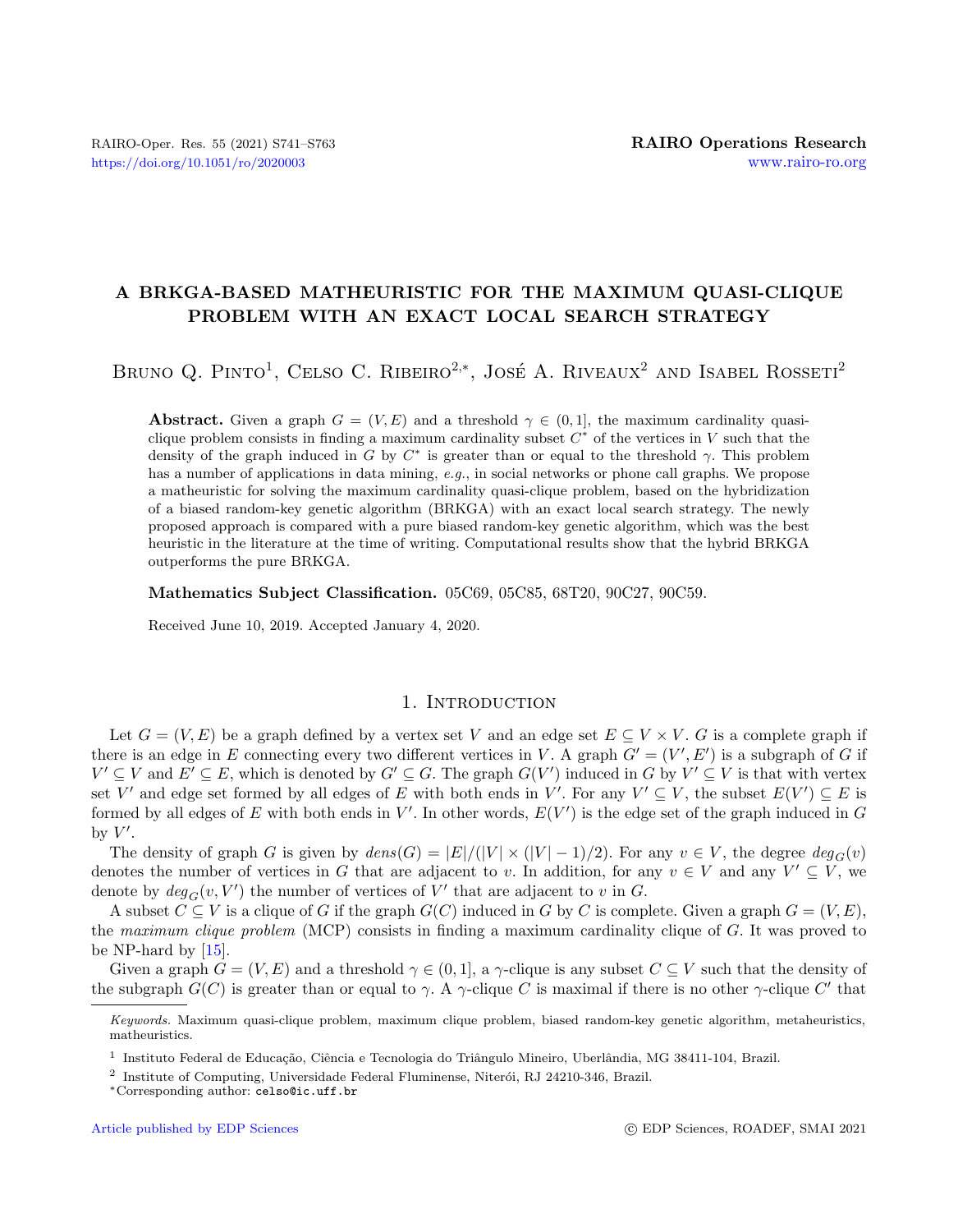## S742 B.Q. PINTO ET AL.

strictly contains C. The maximum quasi-clique problem (MQCP) amounts to finding a maximum cardinality subset  $C^*$  of the vertices in V such that the density of the graph induced in G by  $C^*$  is greater than or equal to the threshold  $\gamma$ . This problem was proved to be NP-hard in [\[21\]](#page-21-1). The problem has many applications and related clustering approaches include classifying molecular sequences in genome projects by using a linkage graph of their pairwise similarities [\[8\]](#page-21-2) and the analysis of massive telecommunication data sets obtained from social networks or phone call graphs [\[1\]](#page-21-3), as well as various other data mining and graph mining applications. The reader is also referred to Pastukhov *et al.* [\[20\]](#page-21-4) for other examples of real-life applications.

A few heuristics for MQCP exist in the literature, based on well known approaches such as greedy randomized algorithms and their iterated extensions [\[18\]](#page-21-5), stochastic local search [\[8\]](#page-21-2), and GRASP [\[1\]](#page-21-3). Pinto et al. [\[23\]](#page-21-6) proposed a biased random-key genetic algorithm for finding approximate solutions to the maximum cardinality quasi-clique problem, using two different decoders. The resulting BRKGA-IG<sup>∗</sup> heuristic strategy achieved the best performance and outperformed the restarted optimized iterated greedy (RIG<sup>∗</sup> ) construction/destruction heuristic of Oliveira et al. [\[18\]](#page-21-5). BRKGA-IG<sup>∗</sup> was also compared with the exact algorithms AlgF3 and AlgF4 of Veremyev et al. [\[31\]](#page-22-0) used as heuristics with time limits on their running times. BRKGA-IG<sup>∗</sup> applied to sparse graphs also outperformed the mixed integer programming approaches, finding target solution values in much smaller running times.

Ribeiro and Riveaux [\[25\]](#page-21-7) proposed the exact enumeration algorithm QClique to solve the maximum quasiclique problem, based on a quasi-hereditary property. They also proposed a new upper bound that is used for pruning the search tree. Numerical results showed that their approach is competitive with the best integer programming formulations in [\[21,](#page-21-1) [31\]](#page-22-0) solved by CPLEX and with the branch-and-bound algorithm proposed by Pajouh et al. [\[19\]](#page-21-8), in terms of both solution quality and running time. In general, algorithm QClique showed the best performance on random instances with respect to the best existing MIP models, obtaining the best solutions and significantly smaller running times for several instances. Again, it showed the best performance overall for several literature instances such as hamming6-4, johnson8-2-4, brock200-2, brock200-3, keller4, and p-hat300-1. The numerical results also showed that performed significantly better than AlgF3 for ten out of the 16 large sparse instances, in particular for larger values of the threshold  $\gamma$ . Although for the other six instances AlgF3 was faster, for some instances AlgF3 was not even capable to solve the linear relaxation at the root node of the search tree within the time limit of one hour.

We show that a variant of the exact enumeration algorithm *QClique* proposed by Ribeiro and Riveaux [\[25\]](#page-21-7) can be hybridized with the biased random-key genetic algorithm BRKGA-IG<sup>∗</sup> developed by Pinto et al. [\[23\]](#page-21-6) as a local search strategy to improve the quality of the solutions created by the decoder. This paper is organized as follows. Section [2](#page-1-0) presents the problem formulation. Section [3](#page-2-0) introduces biased random-key genetic algorithms and describes their customization to the maximum quasi-clique problem. Section [4](#page-4-0) describes in detail the decoder DECODER-IG<sup>∗</sup> previously used in the implementation of the biased random-key genetic algorithm for the maximum quasi-clique problem. The new decoder DECODER-LSQClique using an exact local search strategy is presented in Section [5,](#page-5-0) giving rise to a matheuristic for solving the maximum cardinality quasi-clique problem based on a biased random-key genetic algorithm. The exact local search algorithm LSQClique used by the new decoder is described in detail in Section [6.](#page-6-0) Numerical results are reported in Section [7.](#page-8-0) Concluding remarks are drawn in the last section.

## 2. Problem formulation and related work

<span id="page-1-0"></span>The maximum quasi-clique problem can be formulated by associating a binary variable  $x_i$  to each vertex of the graph [\[21\]](#page-21-1):

$$
x_i = \begin{cases} 1, & \text{if vertex } v_i \in V \text{ belongs to the solution,} \\ 0, & \text{otherwise.} \end{cases}
$$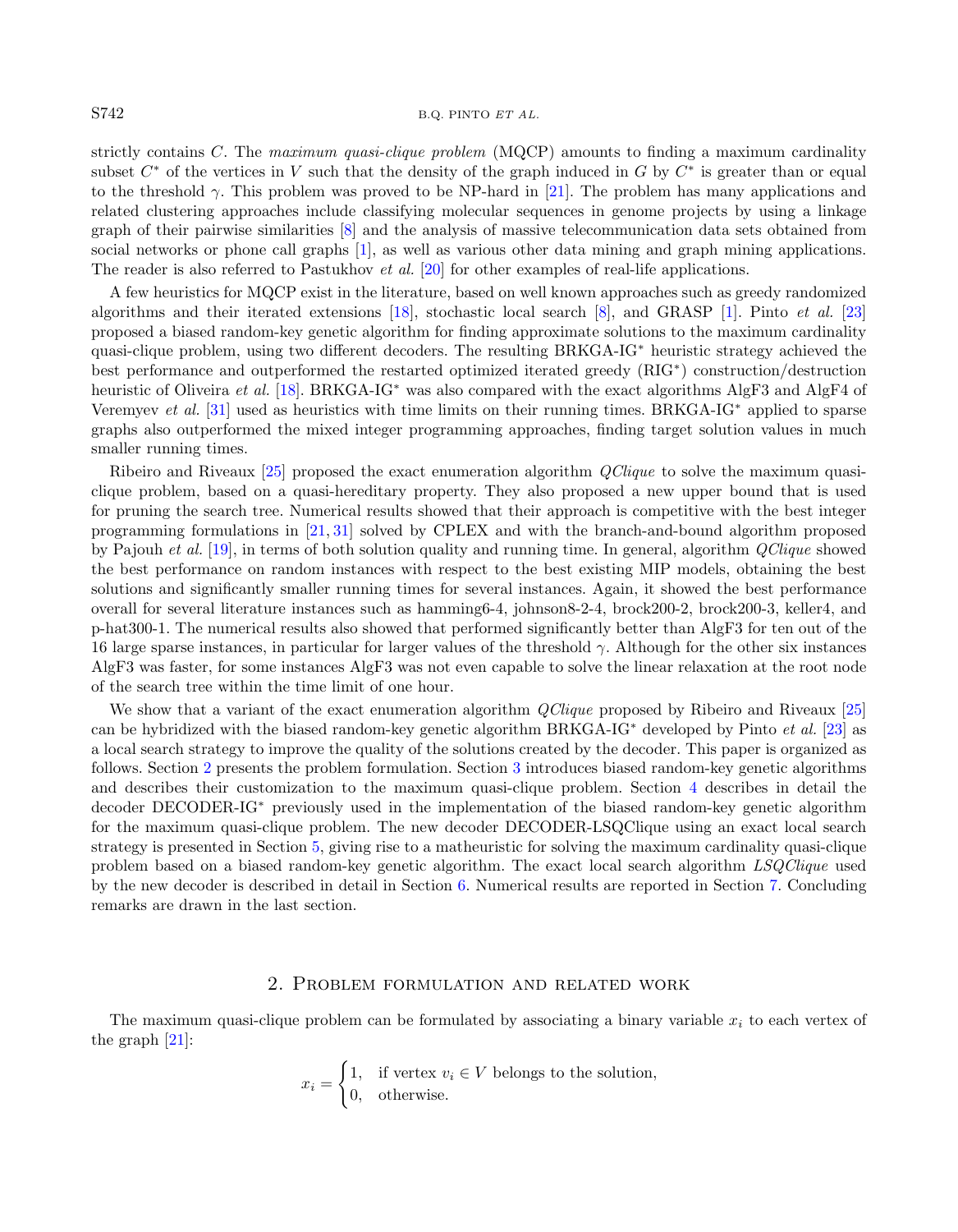<span id="page-2-1"></span>This formulation also considers a variable  $y_{ij} = x_i \cdot x_j$  associated to each pair of vertices  $i, j \in V$ , with  $i < j$ , which is linearized as follows:

<span id="page-2-7"></span><span id="page-2-6"></span><span id="page-2-5"></span><span id="page-2-4"></span><span id="page-2-3"></span><span id="page-2-2"></span>
$$
\max \sum_{i \in V} x_i \tag{2.1}
$$

subject to:

$$
\sum_{[i,j]\in E: i
$$

$$
y_{ij} \le x_i, \qquad \forall i, j \in V, \qquad i < j,
$$
\n
$$
(2.3)
$$

$$
y_{ij} \le x_j, \qquad \forall i, j \in V, \qquad i < j,
$$
\n
$$
(2.4)
$$

$$
y_{ij} \ge x_i + x_j - 1, \qquad i, j = 1, \dots, n, \quad i < j,
$$
\n<sup>(2.5)</sup>

$$
x_i \in \{0, 1\}, \qquad \forall i \in V,\tag{2.6}
$$

$$
y_{ij} \ge 0, \qquad \forall i, j \in V, \qquad i < j. \tag{2.7}
$$

The objective function  $(2.1)$  maximizes the number of vertices in the solution. If two vertices  $i, j$  belong to a solution, then  $x_i = x_j = 1$  and  $y_{ij} = x_i \cdot x_j = 1$ . If edge  $[i, j] \in E$ , then it contributes to the density of the quasi-clique. Constraint [\(2.2\)](#page-2-2) ensures that the density of the solution is greater than or equal to  $\gamma$ . Constraints [\(2.3\)](#page-2-3) and [\(2.4\)](#page-2-4) ensure that any edge may contribute to the density of a solution only if both of its ends are chosen to belong to this solution. Constraints [\(2.5\)](#page-2-5) ensure that any existing edge  $[i, j] \in E$  will contribute to the solution if both of its ends are chosen. Constraints  $(2.6)$  and  $(2.7)$  impose the binary and non-negativity requirements on the problem variables, respectively.

Veremyev et al. [\[31\]](#page-22-0) reported and compared four mixed integer programming formulations for the maximum quasi-clique problem in sparse graphs. Two algorithms based on the best formulations led to better results than the mixed integer programming formulation proposed in [\[21\]](#page-21-1), with all mixed integer programs solved using FICO Xpress-Optimizer [\[10\]](#page-21-9) with the time limit of 3600 s.

Ribeiro and Riveaux [\[25\]](#page-21-7) developed the exact algorithm QClique based on a quasi-hereditary proposition and proposed a new upper bound that is used for pruning the search tree. Numerical results showed that their approach is competitive and outperforms the best integer programming approaches in the literature. The new upper bound is consistently tighter than previously existing bounds. The cuts lead to considerable reductions in the number of visited nodes of the search tree. Consider the case of instance Erdos992, when 5 293 928 cuts are generated. The number of visited nodes of the search tree is reduced from 31 238 995 to 5 837 764, i.e., to only 18.68% of the original number. The running time is reduced from 1511.70 to 426.79 s, i.e., to 28.17% of the original time.

#### 3. Biased random-key genetic algorithms for maximum quasi-clique

<span id="page-2-0"></span>In a biased random-key genetic algorithm (BRKGA), each solution is represented by a vector of randomly generated real numbers called keys. A deterministic algorithm, called a decoder, takes as input a solution represented by a vector of random keys and associates with it a feasible solution of the combinatorial optimization problem at hand, for which an objective value or fitness can be computed. Selection in a BRKGA is said to be biased because one of the two parents selected for mating in each crossover operation is always an elite solution and has a higher probability of passing its genes to the new generation, while the other is a non-elite solution. The reader is referred to Gonçalves and Resende [\[11\]](#page-21-10) and Resende and Ribeiro [\[24\]](#page-21-11) for complete reviews about biased random-key genetic algorithms and their applications.

Two variants of a BRKGA for MQCP have been developed in [\[23\]](#page-21-6), each of them using a different decoder. The algorithms evolve a population that is formed by vectors of real-valued components in the range  $[0, 1)$ , each component being associated with one of the vertices of the graph G. Each vector is decoded by a deterministic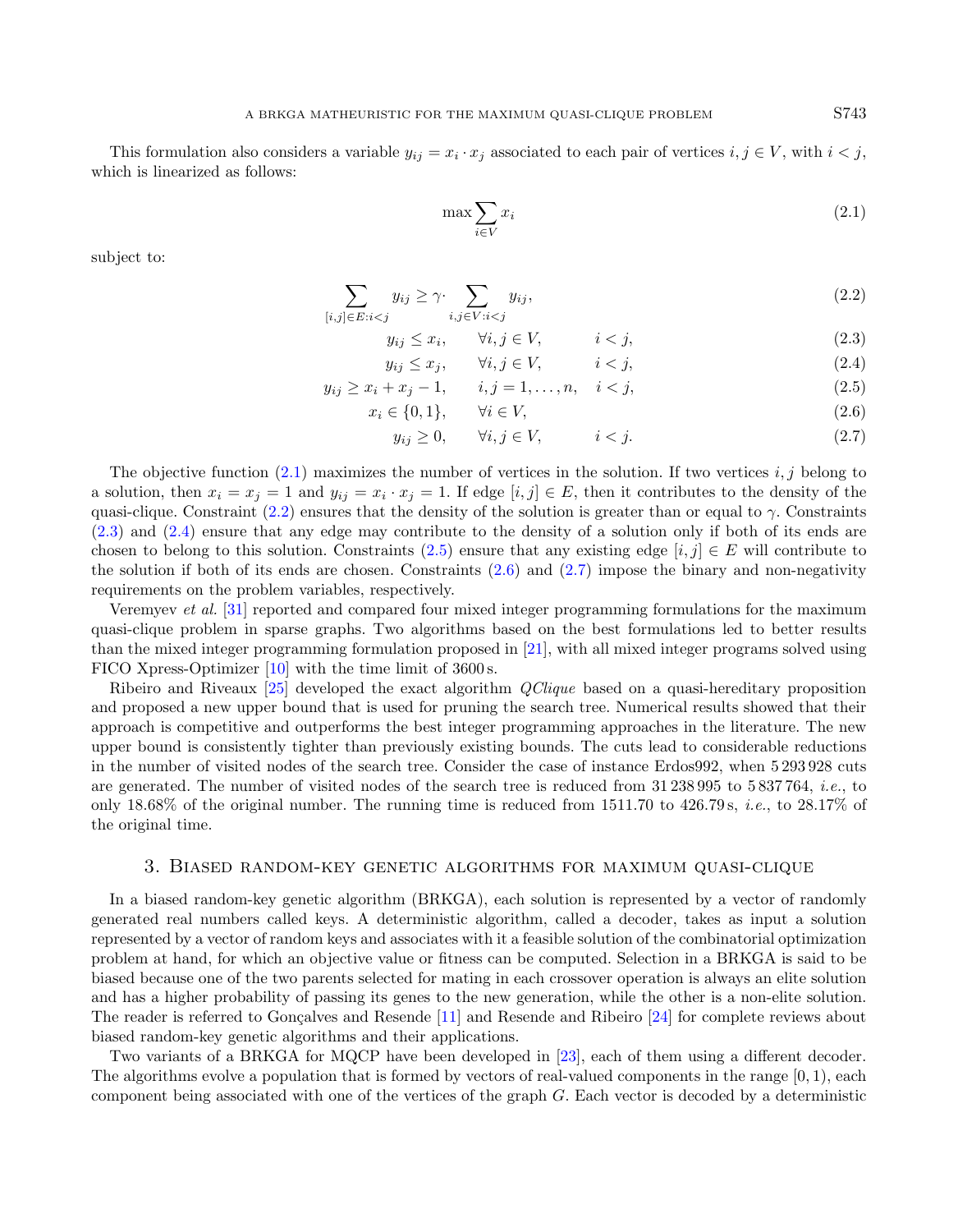

Figure 1. Population evolution between consecutive generations of a BRKGA [\[23\]](#page-21-6).

<span id="page-3-0"></span>algorithm that builds a feasible solution for MQCP, *i.e.*, a  $\gamma$ -clique. The two decoders DECODER-HCB and DECODER-IG<sup>∗</sup> originally presented in [\[23\]](#page-21-6) are briefly summarized in Section [4.](#page-4-0)

The parametric uniform crossover of Spears and de Jong [\[29\]](#page-22-1) is used to combine two mates: the offspring inherits with higher probability each of its keys from the best fit of the two parents. Instead of the standard mutation operator, the concept of mutants is used: randomly generated mutant solutions are introduced in the population in each generation. Mutants play the same role of the mutation operator in traditional genetic algorithms, diversifying the search and helping the procedure to escape from locally optimal solutions (see also  $[6, 7, 17]$  $[6, 7, 17]$  $[6, 7, 17]$  $[6, 7, 17]$  $[6, 7, 17]$ .

The initial population is randomly generated. The population is partitioned into two subsets at each generation: TOP and REST. Subset TOP contains the elite solutions, being formed by the best solutions in the population of the current generation. Subset REST is decomposed in two subsets: MID and BOT, with subset BOT being formed by the worst elements in the population of the current generation. The size of the population is  $|TOP| + |REST|$ .

The population evolves from one generation to the next as illustrated in Figure [1.](#page-3-0) First, the solutions in TOP are simply copied to the population of the next generation. The elements in  $BOT$  are replaced by new randomly created mutants that are placed in the new set  $BOT$ . The remaining  $|MID| = |REST| - |BOT|$  solutions of the new population are obtained by crossover, with one parent randomly chosen from TOP and the other from REST. This is the main difference between a BRKGA and the random-key genetic algorithm of Bean [\[4\]](#page-21-15), where both parents are randomly selected from the entire population: since a solution can be chosen for mating more than once in any given generation, elite solutions have a higher probability of passing their random keys to the next generation.

The variants of the BRKGA for the maximum quasi-clique problem were implemented with the  $C++$  library brkgaAPI developed by Toso and Resende [\[30\]](#page-22-2), which is a framework illustrated in Figure [2](#page-4-1) for the development of biased random-key genetic algorithms. Its instantiation to some specific optimization problem requires only the development of a class implementing the decoder for the problem at hand, since this is the only problemdependent part of the tool.

The brkgaAPI framework requires the following parameters [\[12\]](#page-21-16): (a) the population size  $p = |TOP| + |REST|$ ; (b) the fraction pe of the population corresponding to the elite subset  $TOP; (c)$  the fraction pm of the population corresponding to the mutant subset  $BOT$ ; (d) the probability *rhoe* that the offspring inherits the keys from the best fit parent; and (e) the number k of generations without improvement in the best solution until a restart is performed.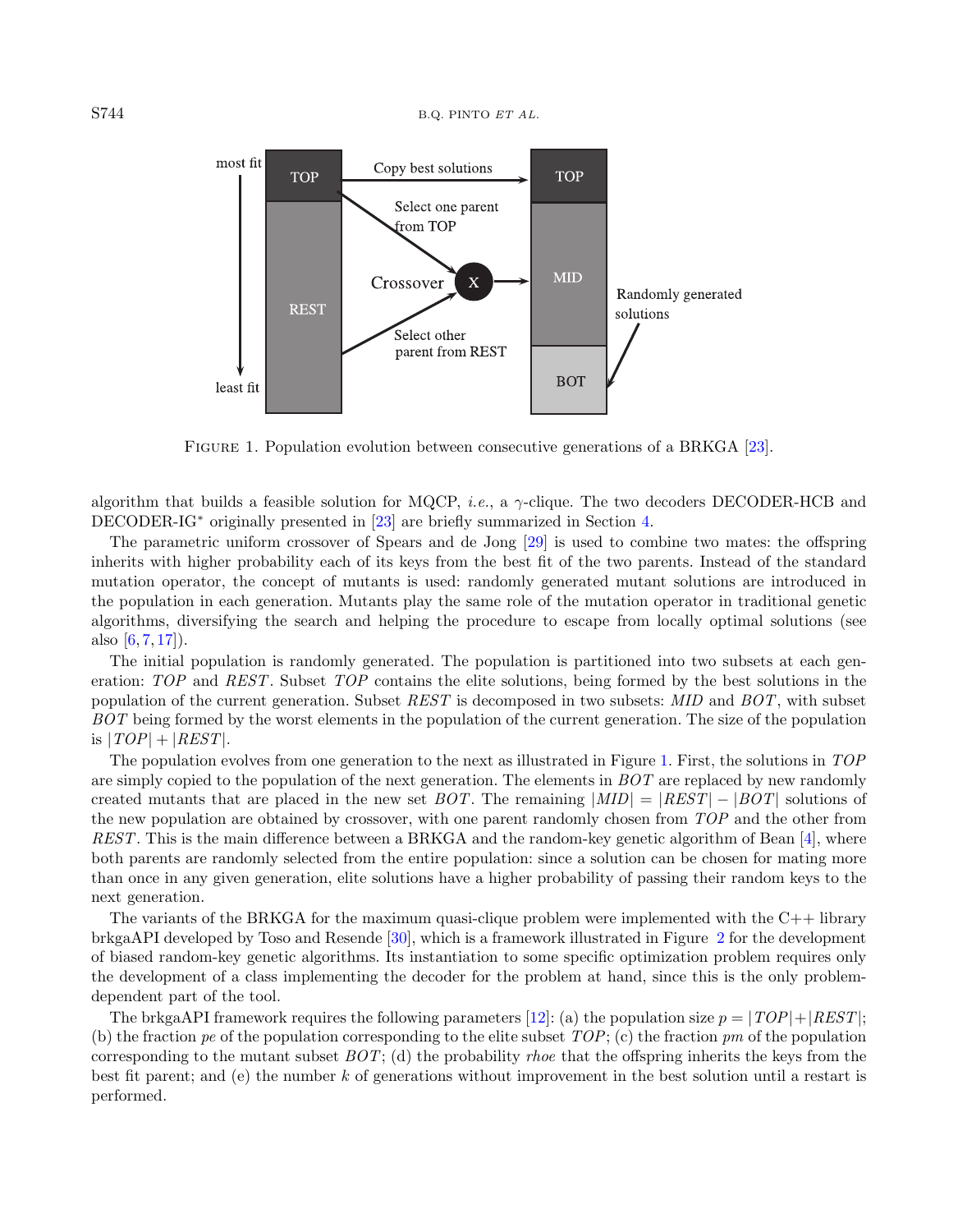

FIGURE 2. BRKGA framework [\[23\]](#page-21-6).

<span id="page-4-1"></span>In the remainder of this work, we consider and compare two variants of a biased random-key genetic algorithm for solving MQCP, based on two different decoders. Decoder DECODER-IG<sup>∗</sup> was originally proposed by Pinto et al. [\[23\]](#page-21-6) and will be summarized in the next section. The new decoder, named DECODER-LSQClique and proposed in this work, is based on the exact enumeration algorithm of Ribeiro and Riveaux [\[25\]](#page-21-7) and will be presented in Section [5.](#page-5-0)

# 4. Decoder DECODER-IG<sup>∗</sup>

<span id="page-4-0"></span>Decoder DECODER-HCB was firstly presented in [\[23\]](#page-21-6) and finds its roots in the construction phase of the GRASP approach of Abello *et al.* [\[1\]](#page-21-3). It takes as inputs the graph  $G = [V, E]$ , the threshold  $\gamma$ , the parameter  $\alpha$  used to create the restricted candidate lists, the parameter *minsize* that defines the minimum size of the restricted candidate lists, and the subset S of vertices in the initial solution. The decoder also receives as parameters the random keys  $R_j \in [0, 1), j = 1, \ldots, |V|$ , each of them corresponding to a vertex of the graph. Each vector of random keys is decoded by an algorithm that builds a feasible solution to MQCP, *i.e.*, a  $\gamma$ -clique. The pseudo-code of this decoder appears in Algorithm [1.](#page-5-1)

Algorithm [1](#page-5-1) may be used in two situations. First, to build a solution from scratch. Second, to complete (i.e., to reconstruct) a partially destroyed solution. For the second case, the decoder receives as an additional parameter a partial solution formed by a non-empty list S of vertices.

The second decoder, named DECODER-IG<sup>\*</sup>, was also originally presented in [\[23\]](#page-21-6) and is an extension of DECODER-HCB. It follows the iterated greedy scheme, using the constructive heuristic HCB. The population is formed by longer vectors of  $2 \cdot |V|$  random keys  $R_j \in [0,1)$  each, with  $j = 1, \ldots, |V|, |V| + 1, \ldots, 2 \cdot |V|$ . The first  $|V|$  random keys are used in the construction of the initial solution and in the reconstruction phase, while the last  $|V|$  random keys are used in the destruction phase. Algorithm [2](#page-5-2) takes two additional parameters as inputs:  $\delta$  and  $\beta$ . Parameter  $\delta$  controls the fraction of the vertices of the current solution that will be removed, while parameter  $\beta$  determines the greediness of the removal process, by controlling the size of the restricted candidate list from where each vertex will be extracted. The role played by each parameter is explained with more detail in [\[23\]](#page-21-6). The pseudo-code of this decoder appears in Algorithm [2.](#page-5-2)

The algorithm starts in line 1 building the initial solution  $S'$  with decoder DECODER-HCB and the first |V| random keys  $R_j$ , j = 1,..., |V|. Lines 2 to 10 implement the loop that repeats the partial destruction (vertex eliminations) followed by the reconstruction (vertex insertions) of the current solution, until no further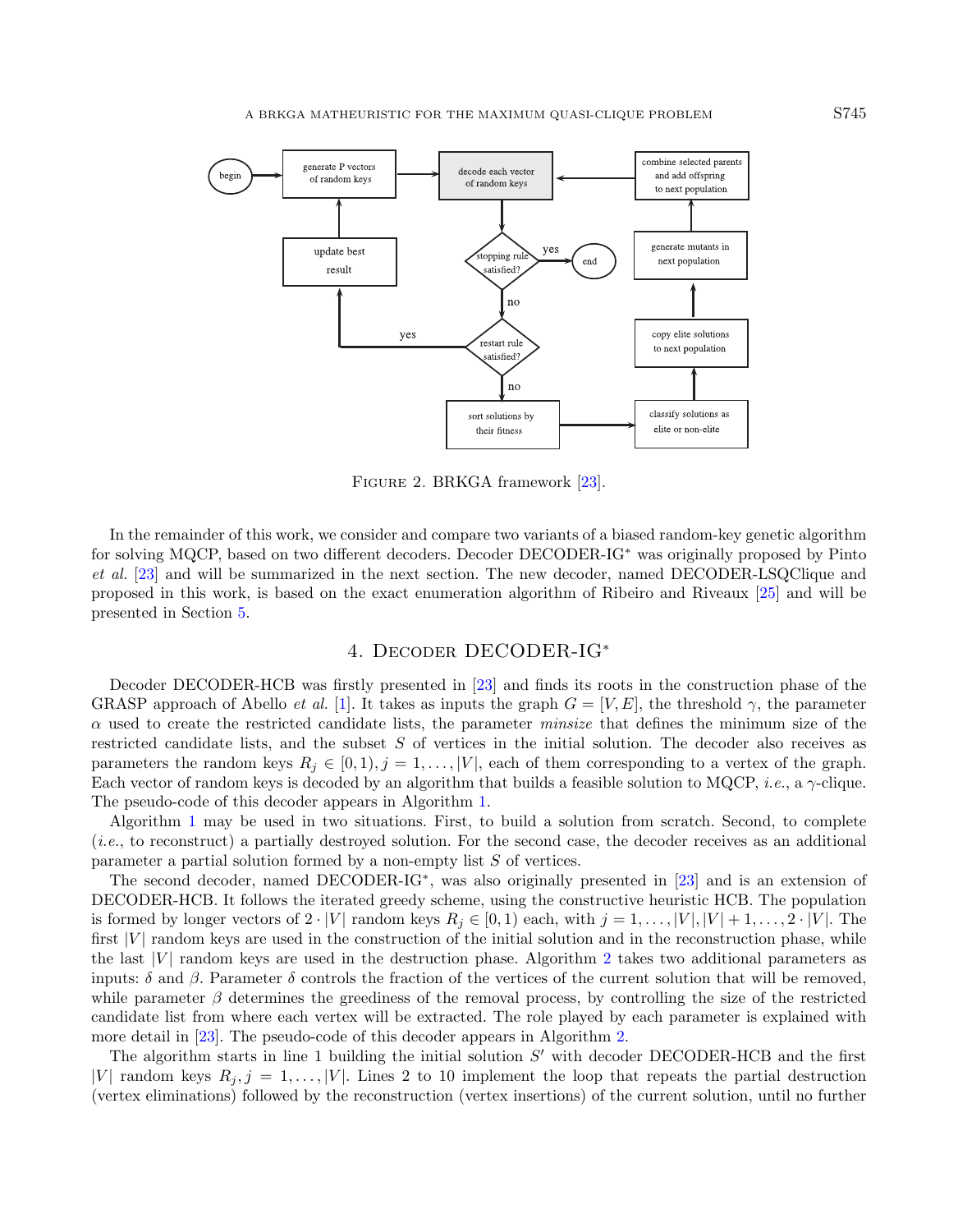Algorithm 1. DECODER-HCB $(G, \gamma, \alpha, \text{minsize}, S, R)$ .

<span id="page-5-1"></span>1:  $CL \leftarrow V \setminus S$ 2: if  $S = \emptyset$  then 3:  $RCL \leftarrow \{v \in CL : |\{v' \in CL : deg_G(v') \ge deg_G(v)\}| \le max\{\text{minsize}, \lfloor \alpha \cdot |CL| \rfloor\}\}\$ 4:  $x \leftarrow argmin\{R_j : j \in RCL\}$ 5:  $S \leftarrow \{x\}$ 6: end if 7: while  $CL \neq \emptyset$  do 8:  $CL \leftarrow \emptyset$ 9: for all  $v \in V \setminus S$  do 10: **if**  $\frac{2 \cdot (|E(S)| + deg_G(v, S))}{|S|(|S| + 1)} \ge \gamma$  then 11:  $CL \leftarrow CL \cup \{v\}$ 12: end if 13: end for 14: if  $CL \neq \emptyset$  then 15: for all  $v \in CL$  do 16:  $diff(v) \leftarrow deg_G(v, CL) + |CL| \cdot (deg_G(v, S) - \gamma \cdot (|S| + 1))$ 17: end for 18:  $RCL \leftarrow \{v \in CL : |\{v' \in CL : \text{dif}(v') \geq \text{dif}(v)\}| \leq \max\{\text{minsize}, |\alpha \cdot |CL| \} \}$ 19:  $x \leftarrow argmin\{R_i : j \in RCL\}$ 20:  $S \leftarrow S \cup \{x\}$ 21: end if 22: end while

improvements can be obtained. The current solution  $S'$  is copied to S in line 3. Lines 4 to 8 implement the loop that removes one by one  $\delta \cdot |S'|$  vertices that should be eliminated from the current solution. In each step, in line 5 a restricted candidate list RCL of size max $\{minsize, \lfloor \beta \cdot |S'| \rfloor\}$  is created containing the vertices with the smallest degrees in  $G(S')$ . The vertex with the smallest random key is selected from RCL in line 6 and eliminated from the current solution in line 7. Line 9 performs the reconstruction phase: the current partial solution  $S'$  is rebuilt by decoder DECODER-HCB using the first  $|V|$  random keys. The loop is interrupted in line 10 when the new solution  $S'$  obtained by destruction-reconstruction does not improve the incumbent  $S$  or the graph  $G(S')$  is not connected; otherwise a new iteration resumes.

Algorithm 2. DECODER-IG<sup>\*</sup> $(G, \gamma, \alpha, \delta, \beta,$ *minsize, R*).

<span id="page-5-2"></span>1:  $S' \leftarrow \text{DECODER-HCB}(G, \gamma, \alpha, \text{minsize}, \emptyset, R_j : j = 1, ..., |V|)$ 2: repeat 3:  $S \leftarrow S'$ 4: for  $k = 1$  to  $\delta \cdot |S'|$  do 5:  $RCL \leftarrow \{ v \in S' : |\{ v' \in S' : deg_G(v', S') \le deg_G(v, S') \}| \le max\{minsize, \lfloor \beta \cdot |S'|\rfloor \} \}$ 6:  $x \leftarrow argmin\{R_{|V|+j} : j \in RCL\}$ 7:  $S' \leftarrow S' \setminus \{x\}$ 8: end for 9:  $S' \leftarrow \text{DECODER-HCB}(G, \gamma, \alpha, \text{minsize}, S', R_j : j = 1, \dots, |V|)$ 10: **until**  $|S'| \leq |S|$  or graph  $G(S')$  is not connected

## 5. New decoder based on exact local search

<span id="page-5-0"></span>The principle of the new decoder proposed in this section consists in replacing the reconstruction phase of decoder DECODER-IG<sup>\*</sup> (*i.e.*, line 9 of Algorithm [2\)](#page-5-2) by an exact algorithm that finds the maximum quasi-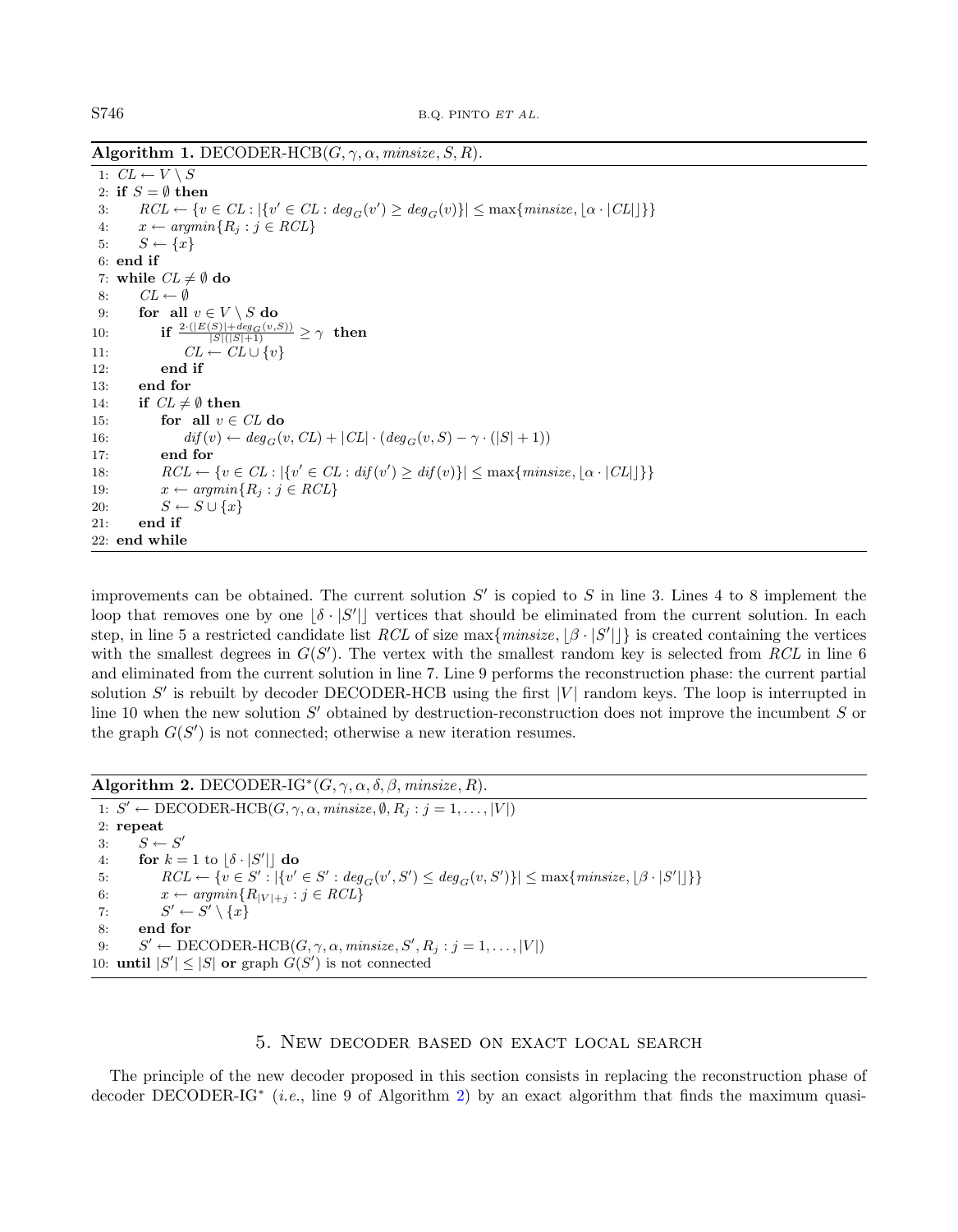clique that can be reconstructed by DECODER-HCB starting from the remaining set of vertices  $S'$  with  $\alpha = 1$ . A slightly modified version of the QClique algorithm of C.C. Ribeiro and J.A. Riveaux [\[25\]](#page-21-7) is used with this goal.

Algorithm [3](#page-6-1) describes the pseudo-code of decoder DECODER-LSQClique. The algorithm takes as inputs the same parameters as DECODER-IG<sup>\*</sup>, with the exception of an extended vector with  $2 \cdot |V| + 1$  random keys  $R_j^+, j = 1, \ldots, 2 \cdot |V|, 2 \cdot |V| + 1$  and one additional frequency parameter  $\rho$ : the exact search algorithm will be applied whenever  $R_{2|V|+1}^+ \leq \rho$ , otherwise decoder DECODER-HCB will be used to reconstruct the solution. We note that, if  $\rho = 1$  the exact search algorithm will always be executed. If  $\rho = 0$ , it will never be executed and DECODER-LSQClique will behave exactly as DECODER-IG<sup>∗</sup> . We observe that by appropriately tuning and setting the best value for  $\rho$  one can optimize the performance of this decoder.

DECODER-LSQClique starts by creating an initial solution  $S'$  in line 1, using DECODER-HCB and the random keys  $R_j$ ,  $j = 1, ..., |V|$ . The loop in lines 2 to 14 repeats the partial destruction (vertex eliminations) followed by the reconstruction (vertex insertions) of the current solution, until no further improvements can be obtained. The current solution  $S'$  is copied to S in line 3. The loop in lines 4 to 8 removes one by one the  $[\delta \cdot |S'|]$  vertices that should be eliminated from the current solution. A restricted candidate RCL of size max $\{minsize, [\beta \cdot | CL|]\}$  is created in line 5, containing the vertices with the smallest degrees in  $G(S')$ . The vertex with the smallest random key  $R_{|V|+j}$ ,  $j \in RCL$ , is selected from the restricted candidate list in line 6 and eliminated from the current solution in line 7. The reconstruction phase starts in line 9. If the random key  $R_{2|V|+1}^+$  is smaller than or equal to parameter  $\rho$  and  $G(S')$  is a  $\gamma$ -clique, then the partial solution  $S'$  is extended in line 10 by an exact local search algorithm and a new solution  $S^*$  is obtained. Otherwise, solution S' is rebuilt by DECODER-HCB in line 12, once again using the first random keys  $R_j^+, j = 1, \ldots, |V|$ . The loop is interrupted in line 14 when the new solution  $S'$  obtained by destruction-reconstruction does not improve the incumbent S or the graph  $G(S')$  is not connected; otherwise a new iteration resumes. The best solution is returned in S.

# Algorithm 3. DECODER-LSQClique $(G, \gamma, \alpha, \delta, \beta,$  minsize,  $S, R^+$ ,  $\rho$ ).

<span id="page-6-1"></span>1:  $S' \leftarrow \text{DECODER-HCB}(G, \gamma, \alpha, \text{minsize}, \emptyset, R_j^+, j = 1, \dots, |V|)$ 2: repeat 3:  $S \leftarrow S'$ 4: for  $k = 1$  to  $\delta \cdot |S'|$  do 5:  $RCL \leftarrow \{v \in S' : |\{v' \in S' : deg_G(v', S') \le deg_G(v, S')\}| \le max\{minsize, \lfloor \beta \cdot |S'|\rfloor\}\}$ 6:  $x \leftarrow argmin\{R_{|V|+j} : j \in RCL\}$  $7:$  $\mathscr{O}' \leftarrow S' \setminus \{x\}$ 8: end for 9: if  $R_{2\cdot |V|+1}^+ \le \rho$  and  $dens(G(S')) \ge \gamma$  then 10:  $LSQClique(G, S', \gamma, |S|, S^*)$ 11: else  $12:$  $O' \leftarrow \text{DECODER-HCB}(G, \gamma, \alpha, \text{minsize}, S', R_j^+ : j = 1, \ldots, |V|)$ 13: end if 14: **until**  $|S'| \leq |S|$  or graph  $G(S')$  is not connected

## 6. Exact algorithm for new decoder

<span id="page-6-0"></span>Algorithm LSQClique described in this section is an exact algorithm for the maximum quasi-clique problem. This variant may investigate multiple permutations of the same solution along the search tree, because it does not make use of the quasi-heredity proposition [\[25\]](#page-21-7). It will be used as a variant of algorithm *QClique* in line 10 of Algorithm [3](#page-6-1) to perform the exact local search.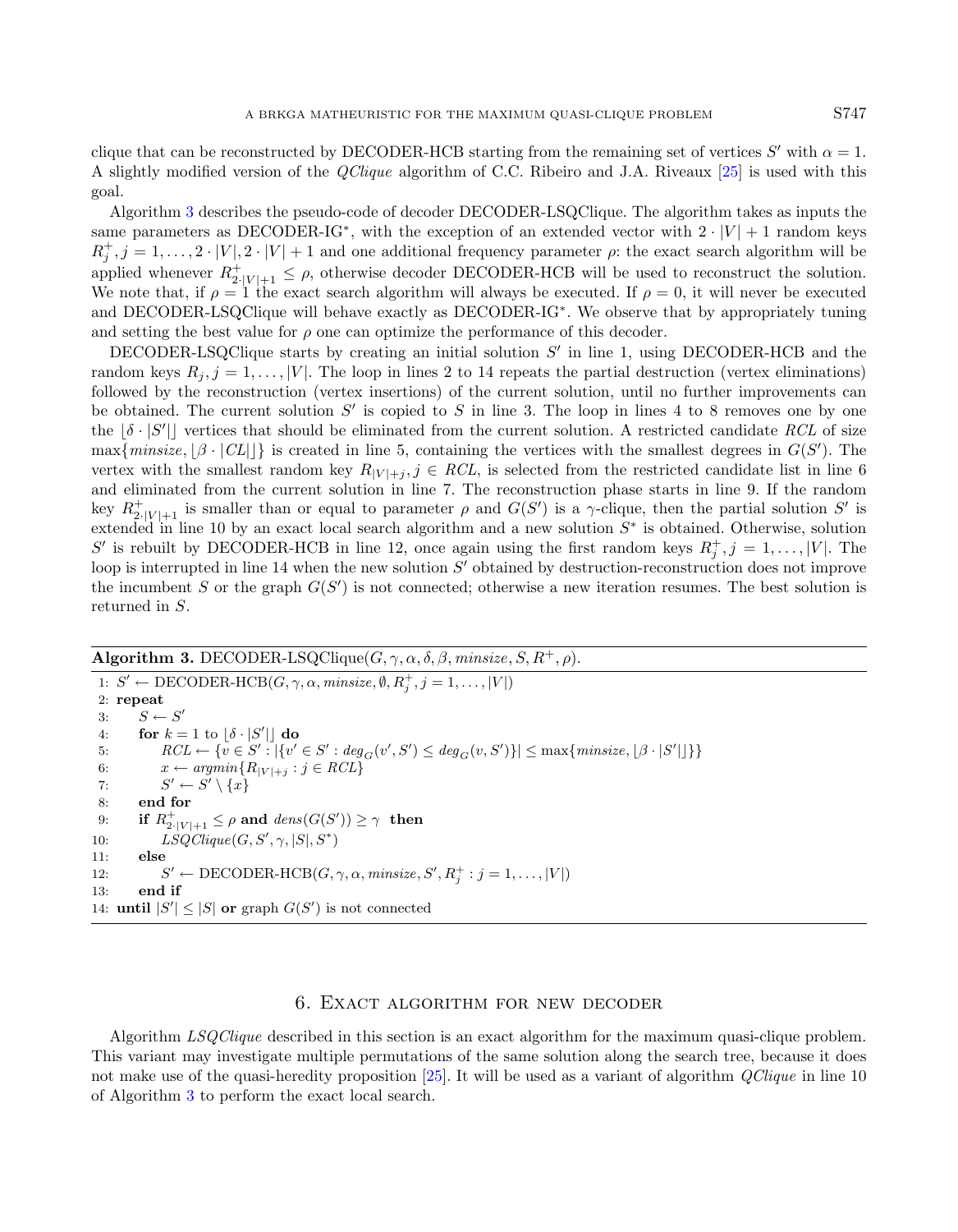Algorithm 4.  $LSQClique(G, S', \gamma, LB, S^*)$ .

<span id="page-7-0"></span>1:  $S^* \leftarrow S'$ 2:  $i \leftarrow |S'|$ 3: if a solution of size k containing all vertices of S' does not exist for some  $k = i + 1, ..., LB + 1$  then return 4:  $CL \leftarrow \{v \in V \setminus S' : dens(G(S' \cup \{v\})) \ge \gamma\}$ 5: if  $CL = \emptyset$  then return 6: for all  $j \in CL$  do 7:  $LSQClique(G, S' \cup \{j\}, \gamma, max\{LB, |S'| + 1\}, S'')$ 8: if  $|S''| > |S^*|$  then 9:  $S^* \leftarrow S''$ 10:  $LB \leftarrow \max\{LB, |S^*|\}$ 11: end if 12: end for

Algorithm [4](#page-7-0) works directly with the initial solution represented by the set of vertices  $S'$ . It takes as inputs the graph G, the threshold  $\gamma$ , the partial solution S', and the initial lower bound  $LB = |S|$ , returning the best solution found  $S^*$  also as a parameter. Line 1 of the pseudo-code copies to  $S^*$  the current partial solution  $S'$ . Line 2 sets *i* with the size of the current solution  $S'$ . If a solution of size k containing all vertices in  $S'$  does not exist for some value of  $k = i + 1, \ldots, LB + 1$ , then the algorithm returns in line 3 (pruning).

The candidate list CL created in line 4 is formed by every vertex  $v \in V \setminus S'$ :  $dens(G(S' \cup \{v\})) \ge \gamma$ , as for DECODER-HCB. If the candidate list is empty, then the algorithm returns in line 5.

The loop in lines 6 to 12 attempts to extend the current solution  $S'$  by each vertex j in the candidate list CL. The vertices in the candidate list are taken in non increasing order of their degrees  $deg_G(j, S')$ . For each of them, line 7 recursively invokes the algorithm for a new, extended partial solution  $S' \cup \{j\}$  and a new, updated lower bound max $\{LB, |S'|+1\}$ , returning a new solution  $S''$ . Line 8 checks if the new solution  $S''$  improves then current best  $S^*$ . If this is the case, the current best and the lower bound are updated in lines 9 and 10, respectively. When the recursion terminates,  $S^*$  contains the best solution obtained by the algorithm.

The pruning strategy discards the current node of the enumeration tree in line 3 if a solution  $S$  of size  $k$ containing all vertices of S' can not exist for some  $k = i + 1, \ldots, LB + 1$ . This is done by calculating an upper bound to the number of edges in  $G(S)$  and checking if the number of edges in a  $\gamma$ -clique is greater than this upper bound. We follow a similar idea to that in [\[25\]](#page-21-7).

Let  $E(S', S \setminus S')$  denote the set of edges in G between the vertices of S' and  $S \setminus S'$ . If S is a  $\gamma$ -clique, then the following condition holds and gives a lower bound to  $|E(S)|$ :

<span id="page-7-1"></span>
$$
|E(S)| = |E(S') \cup E(S', S \setminus S') \cup E(S \setminus S')| \ge \gamma \cdot {k \choose 2}.
$$
\n
$$
(6.1)
$$

Since the sets in equation  $(6.1)$  are disjoint,

$$
|E(S)| = |E(S')| + |E(S', S \setminus S')| + |E(S \setminus S')|.
$$
\n(6.2)

Since  $|E(S')|$  is already known, in order to calculate an upper bound to  $|E(S)|$  we need to calculate an upper bound to  $|E(S', S \setminus S')| + |E(S \setminus S')|$ .

Let V' be formed by the  $k-i$  vertices of  $V \setminus S'$  with the maximum number of adjacent vertices in G that belong to S'. V' can be determined in polynomial time  $O(|V|)$ : first sort the vertices in the non increasing order of their degrees  $deg_G(v, S)$ , then select the  $k - i$  first vertices. Then, an upper bound to  $|E(S', S \setminus S')|$  is given by  $|E(S', V')|$ .

Now, let us define  $V''$  as the set formed by the  $k-i$  vertices of  $V \setminus S'$  with maximum degree in G. Then, the following condition holds:

$$
\sum_{v \in S \setminus S'} \deg_G(v) \le \sum_{v \in V''} \deg_G(v). \tag{6.3}
$$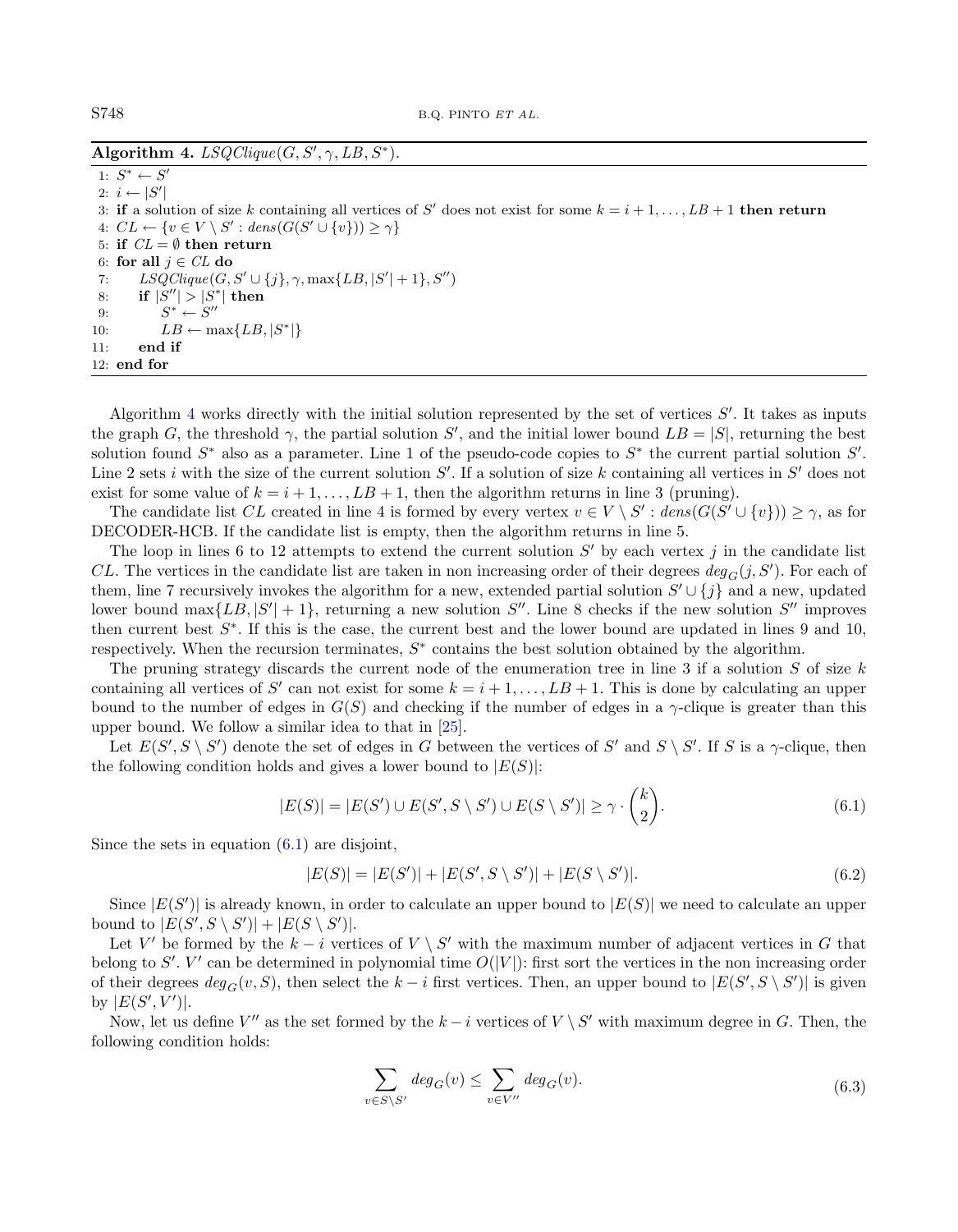Following a reasoning similar to that in [\[25\]](#page-21-7), we obtain:

$$
|E(S', S \setminus S')| + |E(S \setminus S')|
$$
  
\n
$$
\leq \sum_{v \in V'} deg_G(v, S') + \min \left\{ \frac{\sum_{v \in V'} deg_G(v) - \sum_{v \in V'} deg_G(v, S')}{2}, \binom{k-i}{2} \right\}.
$$
 (6.4)

Therefore, if the inequality below is not satisfied for at least one value of  $k = i+1, \ldots, LB+1$ , then a solution of size  $LB + 1$  does not exist and we can prune the current node of the search tree:

$$
|E(S')| + \sum_{v \in V'} deg_G(v, S') + \min\left\{\frac{\sum_{v \in V''} deg_G(v) - \sum_{v \in V'} deg_G(v, S')}{2}, \binom{k-i}{2}\right\}
$$
  
 
$$
\geq \gamma \cdot \binom{k}{2}.
$$
 (6.5)

## 7. Computational results

## <span id="page-8-0"></span>7.1. Experimental setting

All algorithms were implemented using version 19.14.26429.4 of the Microsoft<sup>®</sup>  $C/C++$  Optimizing Compiler for x64. The computational experiments have been performed on an Intel Core i5-5200 processor with 2.20 GHz and 8 GB of RAM running under Windows 10.

The newly proposed algorithm BRKGA-LSQClique was compared with the original BRKGA-IG<sup>∗</sup> heuristic of [\[23\]](#page-21-6), which was the best heuristic for the maximum quasi-clique problem at the time of writing. The best parameters for algorithm BRKGA-IG<sup>∗</sup> were determined using the automatic tuning tool IRACE [\[16,](#page-21-17) [22\]](#page-21-18). The same parameter settings were used for algorithm BRKGA-LSQClique, except for the parameter  $\delta$  that controls the number of vertices to be destroyed. In order to enforce that the fraction of nodes eliminated in the destruction phase be smaller for dense graphs, DECODER-LSQClique empirically sets  $\delta = 1 - dens(G)$ , if  $dens(G) < 0.8$ ;  $\delta = 2 \cdot (1 - dens(G))$ , otherwise.

DECODER-LSQClique makes use of an additional parameter  $\rho$  to establish whether the exact local search should be applied or not to some solution. Again, we empirically set the probability that exact local search is applied at  $\rho = \max\{1 - dens(G), 0.80\}.$ 

Implementation notice. An additional parameter maxnodes was used to enforce a maximum limit to the number of nodes of the search tree generated by the exact algorithm LSQClique. In case the search tree generated by LSQClique reaches this maximum limit of nodes, then the algorithm returns the incumbent before an optimal solution is obtained. For this reason, an additional application of the reconstruction procedure

$$
S' \leftarrow \text{DECODER-HCB}(G, \gamma, \alpha, \text{minsize}, S^*, R_j^+ : j = 1, ..., |V|)
$$

should be enforced after line 10 of Algorithm [3](#page-6-1) to further improve the current solution. This parameter maxnodes was set at 220 using the IRACE tool.

All tested value ranges and the best parameter settings are shown in Table [1.](#page-9-0)

#### 7.2. Numerical results

Pinto *et al.* [\[23\]](#page-21-6) presented numerical results for experiments on 67 DIMACS instances [\[14,](#page-21-19) [28\]](#page-22-3), 33 maximum clique instances of the Benchmarks with Hidden Optimum Solutions for Graph Problems (BHOSLIB) [\[5,](#page-21-20)[26,](#page-21-21)[27\]](#page-22-4), and six sparse instances from the University of Florida Sparse Matrix Collection [\[9\]](#page-21-22). In the experiments reported in the section, we eliminated all instances with less than 400 vertices or with density greater than or equal to 0.99, therefore excluding 29 instances from  $[14, 28]$  $[14, 28]$  $[14, 28]$  and two instances from [\[9\]](#page-21-22) that were used in [\[23\]](#page-21-6). We also considered three large sparse instances from [\[9\]](#page-21-22) that were used by Veremyev et al. [\[31\]](#page-22-0) (Geom, EVA and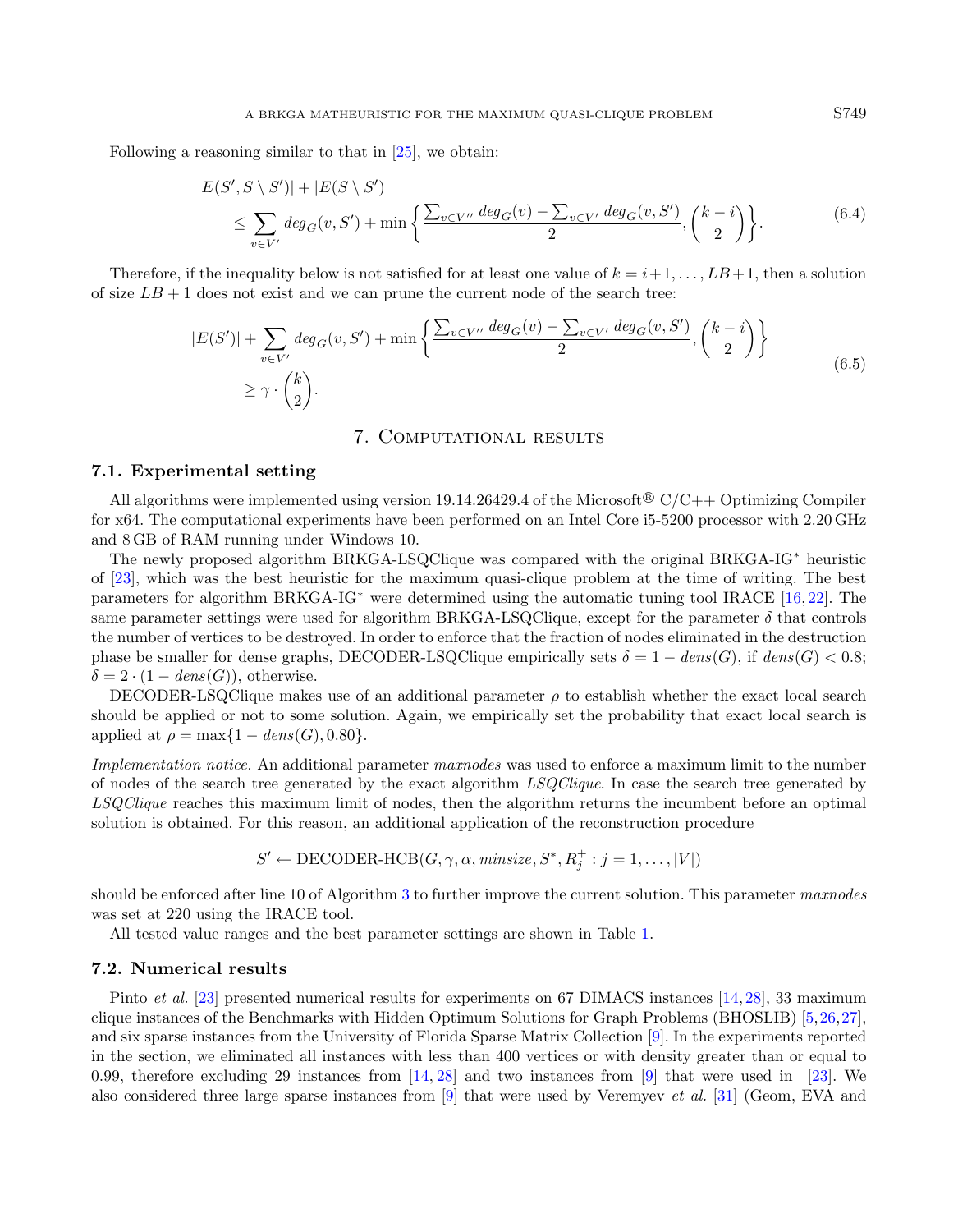| Parameter        | Value ranges               | $B R K G A - I G^*$ | BRKGA-LSQClique                                                                                                |
|------------------|----------------------------|---------------------|----------------------------------------------------------------------------------------------------------------|
| $\boldsymbol{p}$ | $50, 51, \ldots, 100$      | 91                  | 91                                                                                                             |
| $p_e$            | $0.10, 0.11, \ldots, 0.25$ | 0.13                | 0.13                                                                                                           |
| $p_m$            | $0.10, 0.11, \ldots, 0.30$ | 0.22                | 0.22                                                                                                           |
| rhoe             | $0.50, 0.51, \ldots, 0.80$ | 0.78                | 0.78                                                                                                           |
| $\alpha$         | $0.01, 0.02, \ldots, 0.20$ | 0.01                | 0.01                                                                                                           |
| minsize          | 1, 2, 3, 4, 5, 6           | 3                   | 3                                                                                                              |
| δ                | $0.01, 0.02, \ldots, 0.50$ | 0.40                | $\begin{cases} 1 - dens(G); \text{ if } dens(G) < 0.8 \\ 2 \cdot (1 - dens(G)); \text{ otherwise} \end{cases}$ |
|                  | $0.01, 0.02, \ldots, 0.20$ | 0.02                | 0.02                                                                                                           |
| maxnodes         | $100, 110, \ldots, 300$    |                     | 220                                                                                                            |
| ρ                |                            |                     | $\max\{1 - dens(G), 0.80\}$                                                                                    |

<span id="page-9-0"></span>TABLE 1. Parameters settings: parameter maxnodes was set using IRACE in this work.

Notes. Parameters  $\rho$  and  $\delta$  were empirically set in this work. All other parameters were set using IRACE by Pinto et al. [\[23\]](#page-21-6).

PGPgiantcompo) and instance vsp p0291 seymourl iiasa used by Ribeiro and Riveaux [\[25\]](#page-21-7). Table [2](#page-10-0) describes the characteristics of each instance.

In the first experiment, for each instance and each value of the threshold  $\gamma$ , we performed 30 runs of each algorithm BRKGA-IG<sup>∗</sup> and BRKGA-LSQClique until a target solution value was found. For each instance and value of  $\gamma$ , the target was determined as follows. We run both BRKGA-IG<sup>\*</sup> and BRKGA-LSQClique for 100 generations or ten minutes, whatever happened first, and selected the target as the best among the solution values found by the two algorithms. For some instances for which this value revealed itself to be easy, we progressively increased the target until a sufficiently hard value was reached.

We discarded the results for the combinations of instance and value of  $\gamma$  for which both algorithm obtained the target solution value in less than two generations on average over the 30 runs. Therefore, Tables [3](#page-11-0)[–9](#page-17-0) display the results for 150 combinations of different values of  $\gamma$  with 24 of the 38 DIMACS instances, with all 33 BHOSLIB instances, and with four of the eight sparse instances that were not completely discarded. Each run was limited to ten minutes of execution, except for the instances in Table [9,](#page-17-0) whose runs were limited to 30 minutes of execution. For each instance and value of  $\gamma$ , the tables show the target look4 considered in the experiment, and the results obtained by each algorithm BRKGA-IG<sup>∗</sup> and BRKGA-LSQClique. For each algorithm, the table presents the average and best sizes of the solution found over the 30 runs, the average running time in seconds and the average generation in which the target was found over the runs that reached the target value (#look4). Whenever any of the two methods failed to find a solution as good as the target value look4 within the time limit for all instances in the group of same density, we indicate it by " $> 600$  (0)" or " $> 1800$  (0)".

The rows highlighted in dark gray (■) correspond to the cases where BRKGA-IG<sup>\*</sup> reached the target look4 more often or, when both of them reached the target the same number of times, it was faster than BRKGA-LSQClique in terms of the average time to target. Rows in light gray  $\Box$  are those for which BRKGA-LSQClique performed better in terms of the same criteria. For all other cases, both algorithms found the target in the first generation in all runs.

For each instance and each value of  $\gamma$  in Tables [3–](#page-11-0)[9,](#page-17-0) the two algorithms are compared primarily on the number of runs in which the target solution value was found and, whenever there is a tie, on the average time taken to find the target solution value over the successful runs. The plot in Figure [3](#page-18-0) displays the comparison between algorithms BRKGA-IG<sup>\*</sup> and BRKGA-LSQClique. For each value of  $\gamma$ , it indicates the fraction of the number of instances for which each algorithm outperforms the other. Considering all 150 combinations of instances and values of  $\gamma$ , BRKGA-LSQClique outperformed the original BRKGA-IG<sup>\*</sup> in 63.33% of the cases in terms of the time-to-target solution value.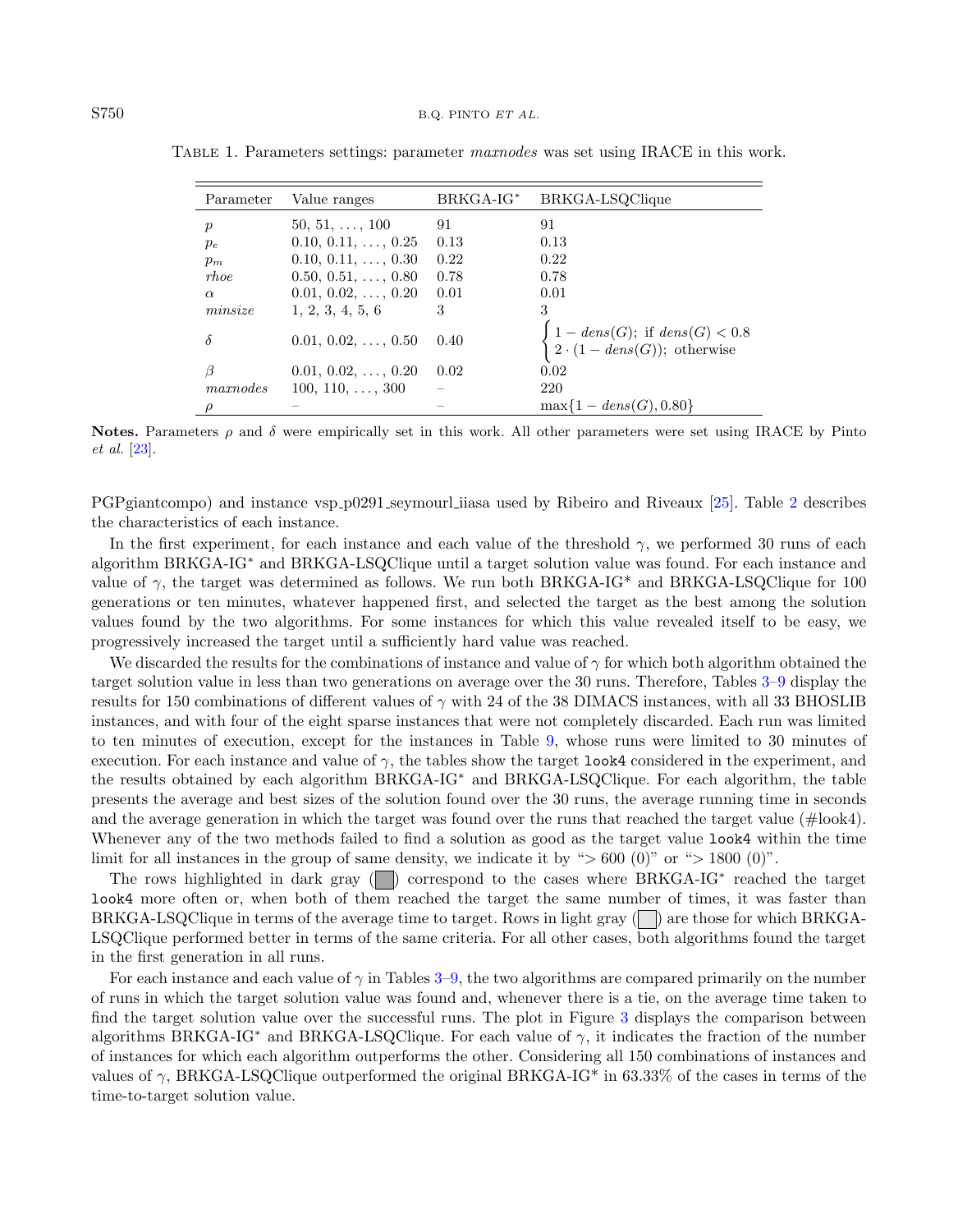<span id="page-10-0"></span>

| Instance                           | V       | E         | Density    | Instance            | V        | E         | Density      |
|------------------------------------|---------|-----------|------------|---------------------|----------|-----------|--------------|
| san400_0.5_1                       | 400     | 39 900    | 0.50       | frb45-21-1          | 945      | 386854    | 0.87         |
| $\mathrm{sanr}400 \text{--} 0.5$   | 400     | 39984     | 0.50       | frb45-21-2          | 945      | 387416    | 0.87         |
| san400_0.7_1                       | 400     | 55860     | 0.70       | $frb45-21-5$        | 945      | 387461    | $0.87\,$     |
| san400_0.7_2                       | 400     | 55860     | 0.70       | frb45-21-4          | 945      | 387491    | 0.87         |
| san400 <sub>-0.7-3</sub>           | 400     | 55860     | 0.70       | p_hat1000-1         | 1000     | 122 253   | $\rm 0.24$   |
| $sanr400_0.7$                      | 400     | 55869     | 0.70       | p_hat1000-2         | 1000     | 244799    | 0.49         |
| $brock400_3$                       | 400     | 59681     | 0.75       | DSJC1000.5          | 1000     | 249826    | 0.50         |
| $brock400_1$                       | 400     | 59723     | 0.75       | san1000             | 1000     | 250 500   | $0.50\,$     |
| $brock400_2$                       | 400     | 59786     | 0.75       | p_hat1000-3         | 1000     | 371746    | 0.74         |
| gen400_p0.9_55                     | 400     | 71820     | 0.90       | C1000.9             | 1000     | 450079    | 0.90         |
| gen400_p0.9_65                     | 400     | 71820     | $0.90\,$   | $hamming 10-4$      | 1024     | 434176    | 0.83         |
| frb30-15-2                         | 450     | 83151     | 0.82       | email               | 1133     | 5451      | 0.01         |
| $frb30-15-4$                       | 450     | $83\,194$ | 0.82       | $frb50-23-2$        | 1150     | 579824    | 0.88         |
| $ftb30-15-1$                       | 450     | 83198     | 0.82       | $frb50-23-4$        | 1150     | 580417    | 0.88         |
| frb30-15-5                         | 450     | 83231     | 0.82       | $frb50-23-1$        | 1150     | 580 603   | 0.88         |
| Erdos971                           | 472     | 1314      | $\rm 0.01$ | $frb50-23-5$        | 1150     | 580640    | 0.88         |
| johnson32-2-4                      | 496     | 107880    | 0.88       | frb53-24-4          | 1272     | 714048    | 0.88         |
| Harvard500                         | 500     | 2043      | $\rm 0.02$ | $frb53-24-2$        | $1272\,$ | 714067    | 0.88         |
| $c$ -fat $500-1$                   | 500     | 4459      | 0.04       | frb53-24-1          | $1272\,$ | 714 129   | 0.88         |
| $c$ -fat $500-2$                   | 500     | 9139      | 0.07       | frb53-24-5          | 1272     | 714 130   | 0.88         |
| $\operatorname{c-fat}500\text{-}5$ | 500     | $23\,191$ | 0.19       | $frb56-25-4$        | 1400     | 869262    | 0.89         |
| $p_{\text{hat500-1}}$              | 500     | 31569     | 0.25       | $frb56-25-1$        | 1400     | 869624    | 0.89         |
| $c$ -fat $500$ -10                 | 500     | 46627     | 0.37       | $ftb56-25-5$        | 1400     | 869699    | 0.89         |
| $\mathrm{DSJC}500.5$               | 500     | 62624     | $0.50\,$   | $frb56-25-2$        | 1400     | 869899    | $0.89\,$     |
| $p_{\text{hat500-2}}$              | 500     | 62946     | $0.50\,$   | p_hat1500-2         | 1500     | 568960    | 0.51         |
| $p_{hat500-3}$                     | 500     | 93800     | 0.75       | frb59-26-4          | 1534     | 1048800   | 0.89         |
| C <sub>500.9</sub>                 | $500\,$ | 112332    | $0.90\,$   | frb59-26-1          | 1534     | 1049256   | 0.89         |
| frb35-17-5                         | 595     | 148572    | 0.84       | $frb59-26-2$        | 1534     | 1049648   | 0.89         |
| frb35-17-1                         | 595     | 148859    | 0.84       | frb59-26-5          | 1534     | 1049829   | 0.89         |
| $ftb35-17-2$                       | 595     | 148868    | 0.84       | C2000.9             | 2000     | 1799532   | 0.90         |
| frb35-17-4                         | 595     | 148873    | 0.84       | keller <sub>6</sub> | 3361     | 4619898   | 0.82         |
| p_hat700-1                         | 700     | 60999     | 0.25       | C4000.5             | 4000     | 4 000 268 | $0.50\,$     |
| $p_{\text{hat700-2}}$              | 700     | 121728    | 0.50       | $f$ rb $100-40$     | 4000     | 7425226   | 0.93         |
| frb40-19-5                         | 760     | 246 801   | 0.86       | $CA-GrQc$           | $5242\,$ | 14496     | $1.1/10^{3}$ |
| frb40-19-4                         | 760     | 246815    | 0.86       | Geom                | 7343     | 11898     | $1.9/10^{4}$ |
| frb40-19-1                         | 760     | 247106    | 0.86       | <b>EVA</b>          | 8497     | 6711      | $3.4/10^{4}$ |
| frb40-19-2                         | 760     | 247157    | 0.86       | vsp_p0291-          | 10498    | 53868     | $9.8/10^{4}$ |
| keller <sub>5</sub>                | 776     | 225990    | 0.75       | _seymourl_iiasa     |          |           |              |
| $brock800_3$                       | 800     | 207 333   | 0.65       | PGPgiant-           | 10680    | 24316     | $4.3/10^{4}$ |
| $brock800_1$                       | 800     | 207 505   | 0.65       | compo               |          |           |              |
| $brock800_2$                       | 800     | 208 166   | 0.65       |                     |          |           |              |

Table 2. Description of the test instances.

In the next experiment, we evaluate and compare the run time distributions (or time-to-target plots) of algorithms BRKGA-IG<sup>∗</sup> and BRKGA-LSQClique for some instances. Time-to-target plots display on the ordinate axis the probability that an algorithm will find a solution at least as good as a given target value within a given running time, shown on the abscissa axis. Run time distributions have also been advocated by Hoos and Stützle  $[13]$  as a way to characterize the running times of stochastic local search algorithms for combinatorial optimization problems. In this experiment, the two algorithms were made to stop whenever a solution with cost greater than or equal to a given target value was found. The targets are the same used in the first experiment.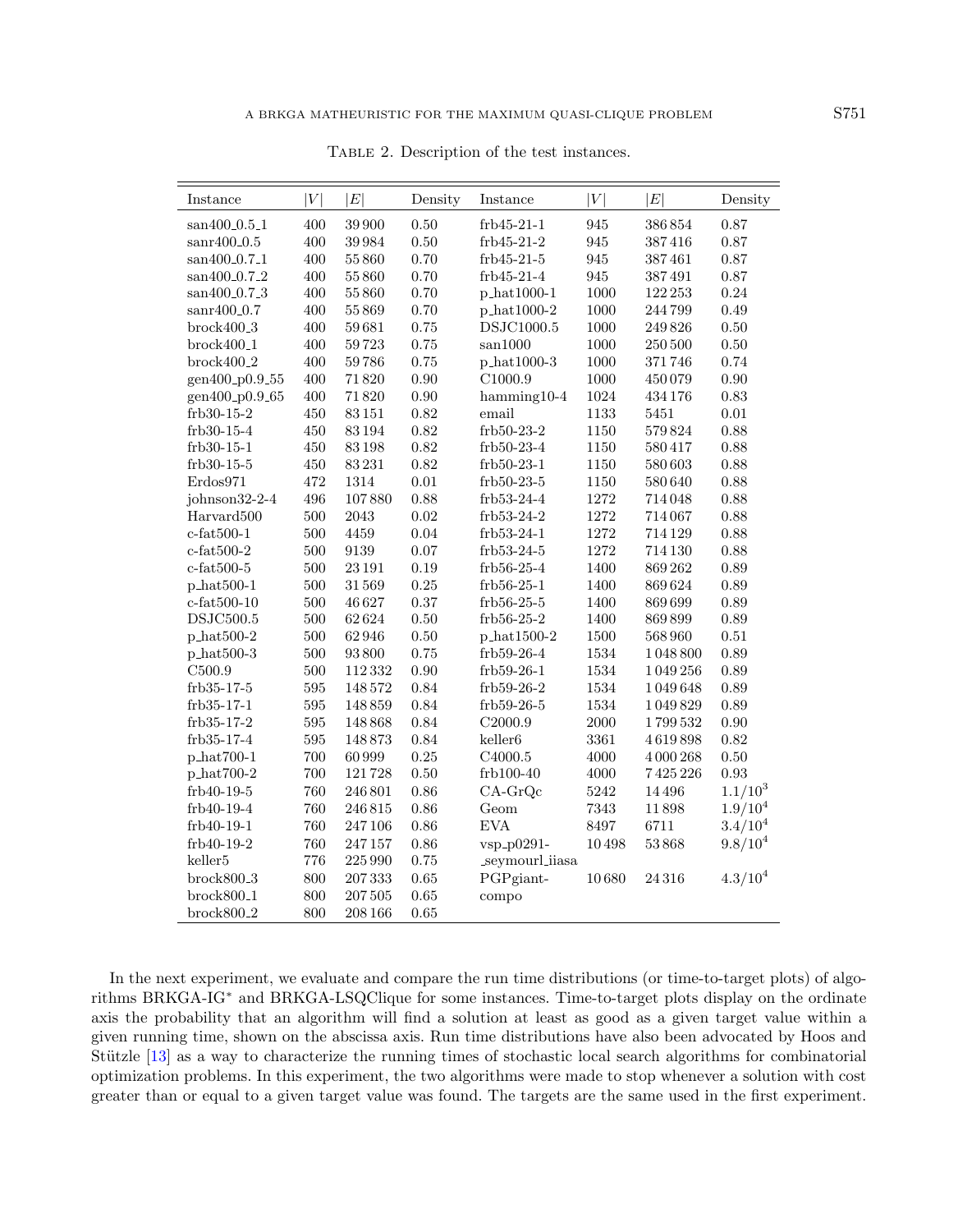|                                                       |          |                  |        |                                          | BRKGA-IG*     |          |        |                  | BRKGA-LSQClique |          |
|-------------------------------------------------------|----------|------------------|--------|------------------------------------------|---------------|----------|--------|------------------|-----------------|----------|
| Instance                                              | ≧        | 100k4            | Avg.   | Best                                     | Time (#1ook4) | Avg. gen | Avg.   | Best             | Time (#1ook4)   | Avg. gen |
| sanr400 <sub>-0</sub> .5                              | 0.999    | 13               | 13.00  | 13                                       | 6.21(30)      | 49.33    | 13.00  | 13               | 6.67(30)        | 25.97    |
|                                                       | 0.80     | 32               | 32.00  | 32                                       | 1.99(30)      | 3.20     | 32.00  | 32               | 1.46(30)        | 1.70     |
| san400_0.7 <sup>1</sup>                               | 0.999    | $\Theta$         | 40.00  | $\overline{40}$                          | 0.26(30)      | 1.77     | 40.00  |                  | 0.54(30         | 2.47     |
| san400 <sub>-0.7-3</sub>                              | 0.999    | $\frac{20}{21}$  | 21.30  | 22                                       | 141.01(29     | 1153.10  | 20.30  | $\frac{22}{21}$  | 245.54(20       | 920.95   |
| sanr400_0.7                                           | 0.999    |                  | 21.00  |                                          | 0.39(30)      | 3.03     | 21.00  |                  | 0.87(30)        | 3.87     |
|                                                       | 0.90     | $\frac{46}{113}$ | 46.00  |                                          | 4.88(30)      | 9.43     | 46.00  |                  | 3.60(30         | 5.00     |
|                                                       | $0.80\,$ |                  | 113.00 | $\begin{array}{c} 46 \\ 113 \end{array}$ | 5.24(30)      | 0.57     | 113.00 | $46$<br>$13$     | 3.31(30)        | 3.40     |
| $brock400-3$                                          | 0.999    | $\frac{25}{61}$  | 25.00  | 25                                       | 1.25(30)      | 10.47    | 25.00  | 25               | 1.57(30)        | 0.10     |
|                                                       | 0.90     |                  | 61.00  | $\overline{6}$                           | 29.52(30)     | 56.03    | 61.00  | $\overline{6}$   | 14.58(30        | 20.93    |
|                                                       | $0.80\,$ | 187              | 187.00 | 187                                      | 29.11(30)     | 39.60    | 187.00 | 187              | 6.09(30)        | 247      |
| brock400                                              | 0.999    | $\frac{25}{60}$  | 25.00  | 25                                       | .01.51(30)    | 852.43   | 24.83  | 25               | 294.50(25       | 1504.56  |
|                                                       | 0.90     |                  | 60.00  | $60\,$                                   | 23.60(30)     | 47.30    | 60.00  | 60               | 10.78(30)       | 14.37    |
|                                                       | $0.80\,$ | 189              | 189.00 | 189                                      | 2.62(30)      | 3.10     | 189.00 | 189              | 1.84(30)        | 1.27     |
| $brock400-2$                                          | 0.999    | $\frac{25}{61}$  | 25.00  | $25$<br>61                               | 1.57(30       | 13.10    | 25.00  | $25$<br>61       | 4.81(30)        | 22.43    |
|                                                       | 0.90     |                  | 61.00  |                                          | 1.88(30)      | 3.67     | 61.00  |                  | 2.30(30)        | 3.23     |
|                                                       | 0.80     | 186              | 186.00 | 186                                      | 4.50(30)      | 6.00     | 186.00 | 186              | 1.74(30)        | 1.63     |
| gen400 <sub>-p0</sub> .9 <sub>-55</sub>               | 0.999    |                  | 53.50  |                                          | 340.34(15     | 2554.47  | 53.10  | 54               | 212.16(3        | 1498.67  |
| $\substack{\text{gen400-p0.9-65}}{\text{ftb30-15-2}}$ | 0.999    | 5 3 8 9          | 66.00  | 54 \$ \$                                 | 8.73(30)      | 64.47    | 66.00  | 66 <sub>30</sub> | 26.00(30        | 149.10   |
|                                                       | 0.999    |                  | 29.13  |                                          | 13.16(30      | 84.63    | 29.03  |                  | 24.96(30        | 119.60   |
|                                                       | 0.95     | $58\,$           | 58.00  | 58                                       | 11.38(30)     | 19.40    | 58.00  | 58               | 7.96(30)        | 11.60    |
|                                                       | 0.90     | 138              | 137.40 | 138                                      | 276.64(12     | 318.17   | 137.83 | 138              | 221.01(25)      | 196.72   |
| frb30-15-4                                            | 0.999    | 29               | 29.00  | 29                                       | 58.10(30)     | 394.97   | 29.00  | 29               | 75.50(30)       | 332.63   |
|                                                       | 0.95     | $\overline{6}$   | 60.80  | $\overline{61}$                          | 243.11(24)    | 364.58   | 60.80  | $\overline{61}$  | 170.38(24)      | 184.75   |
|                                                       | 0.90     | 138              | 137.70 | 138                                      | 255.28(21     | 303.10   | 137.97 | 138              | 172.72(29)      | 150.90   |

<span id="page-11-0"></span>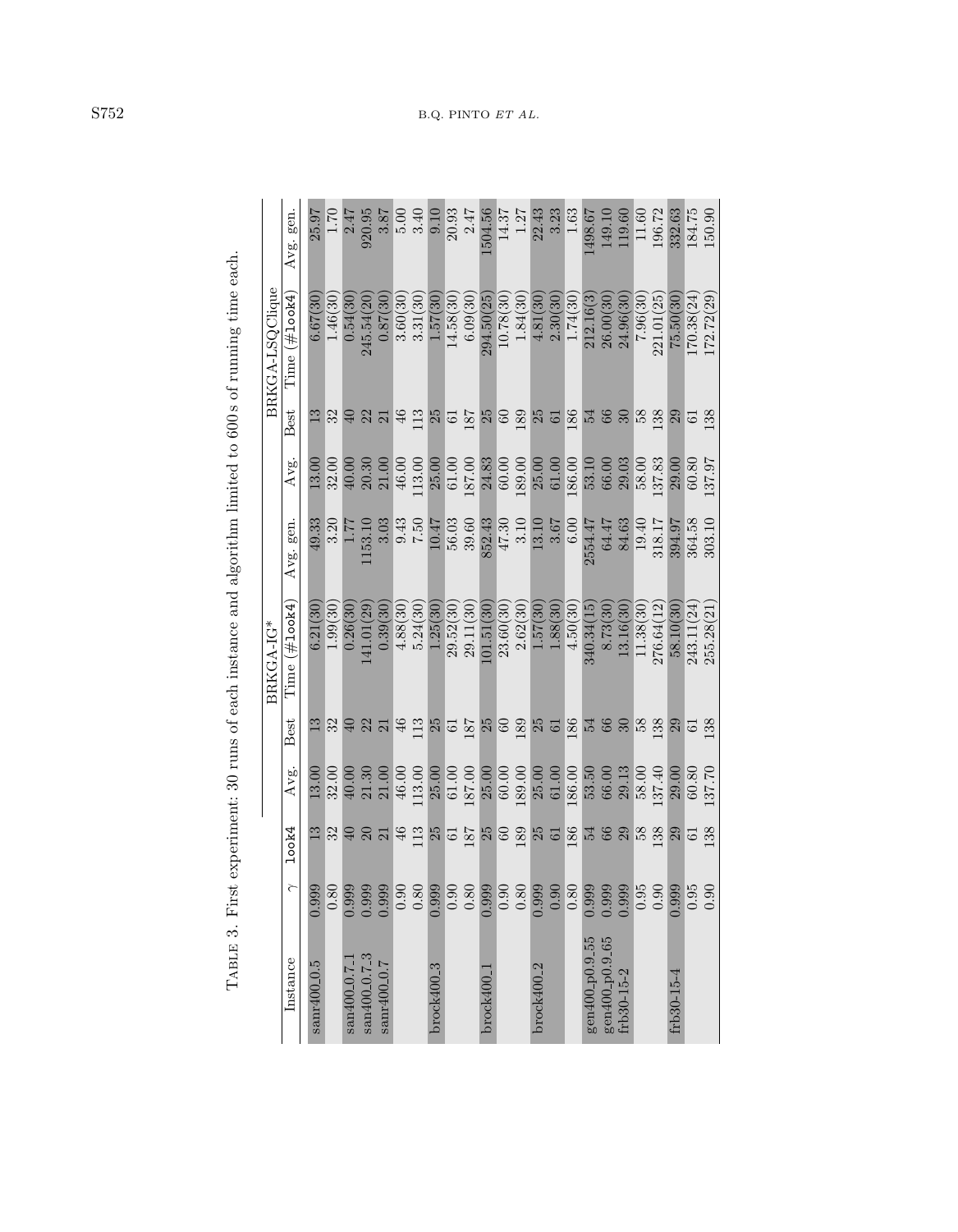| į                                                                                                                                                                                                                              |
|--------------------------------------------------------------------------------------------------------------------------------------------------------------------------------------------------------------------------------|
| ı<br>١                                                                                                                                                                                                                         |
|                                                                                                                                                                                                                                |
|                                                                                                                                                                                                                                |
|                                                                                                                                                                                                                                |
|                                                                                                                                                                                                                                |
| $\ddot{\phantom{a}}$<br>J                                                                                                                                                                                                      |
| ļ                                                                                                                                                                                                                              |
|                                                                                                                                                                                                                                |
| in the contract of the contract of the contract of the contract of the contract of the contract of the contract of the contract of the contract of the contract of the contract of the contract of the contract of the contrac |
| I<br>j<br>i                                                                                                                                                                                                                    |
|                                                                                                                                                                                                                                |
| i<br>I<br>l                                                                                                                                                                                                                    |
|                                                                                                                                                                                                                                |
| i                                                                                                                                                                                                                              |
| į<br>į<br>j<br>l                                                                                                                                                                                                               |
| l                                                                                                                                                                                                                              |
| ׇׇ֧֦֧֧ׅ֧ׅ֧ׅ֧֧֧֧֧ׅ֧ׅ֧֧֧֧֧֧֧ׅ֧ׅ֚֚֡֟֝֝֬֝֓֝֬֝֓֕֓֕֝֬֝֬֝֓֝֬֝֓֝֬֝֓֝֬֝֬֝֬֝֬֝֝֬֝֬֝֬֝֬֝֬֝֬֝֬֝֝<br>֧֧֧֧֧֧֧֧֪ׅ֧ׅ֧֪ׅ֛֪֪֪ׅ֪֪ׅ֛֪֪ׅ֛֚֚֚֚֚֝֝֝֝֬֝֬֝֬֝֬֝֬<br>$\frac{1}{1}$<br>ŀ                                                                   |

|                 | Avg. gen.                  | 171.73     | $\phantom{-}0.80$ | 11.37                                       | 694.60          |            |                        |                    | $\begin{array}{c} 47.63 \\ 11.57 \\ 3.10 \\ 10.13 \\ 23.63 \\ 55.10 \end{array}$ |                        |          | $4.83\,$          | 87.80      |                     | 23.07<br>71.33<br>372.70                    |            | $47.77$<br>2.30 |                                                                                                                                                                                                                   | 115.53     | $23.03$<br>$23.40$ |            | 247.93                |                        | 9.27<br>98.00   | 14.77                       | 1.27       |
|-----------------|----------------------------|------------|-------------------|---------------------------------------------|-----------------|------------|------------------------|--------------------|----------------------------------------------------------------------------------|------------------------|----------|-------------------|------------|---------------------|---------------------------------------------|------------|-----------------|-------------------------------------------------------------------------------------------------------------------------------------------------------------------------------------------------------------------|------------|--------------------|------------|-----------------------|------------------------|-----------------|-----------------------------|------------|
| BRKGA-LSQClique | $Time~(\#1$ ook $4)$       | 34.37(30   | 7.20(30)          | 11.57(30)                                   | 41.80(30        | 41.69(30)  | 11.39(30)              | 2.89(30            | 10.85(30)                                                                        | 8.14(30)               | 1.12(30) | 4.01(30)          | 24.78(30)  | 33.77(30)           | 09.48(30)                                   | 108.88(30) | 67.17(30)       | 4.31(30)                                                                                                                                                                                                          | 32.79(30   | 33.02(30)          | 43.63(30)  | 77.14(30              | 13.27(30)              | 55.42(30)       | 8.93(30                     | 1.56(30)   |
|                 | Best                       | $^{29}$    | $\frac{59}{139}$  |                                             | $\frac{29}{60}$ |            |                        |                    | ដ្ឋ ដ ដ ដ ដ ដ ដ ន ន ន ដ ន ន ន ដ ដ ន ន ន ន                                        |                        |          |                   |            |                     |                                             |            |                 |                                                                                                                                                                                                                   |            |                    |            |                       |                        | 238             | Ξ                           | 22         |
|                 | Avg.                       | 29.00      | 59.00             | 139.00                                      | 29.00           |            |                        |                    | $\begin{array}{c} 60.00 \\ 134.00 \\ 21.00 \\ 34.00 \\ 51.00 \end{array}$        |                        | 57.00    | 157.00            | 33.00      |                     |                                             |            |                 | $\begin{array}{l} \textbf{79.03} \\ \textbf{225.00} \\ \textbf{33.00} \\ \textbf{78.00} \\ \textbf{216.00} \\ \textbf{33.00} \\ \textbf{75.10} \\ \textbf{75.10} \\ \textbf{76.00} \\ \textbf{77.00} \end{array}$ |            |                    |            | $\frac{33.00}{79.17}$ |                        |                 | 11.00                       | 22.00      |
|                 | Avg. gen                   | 126.47     |                   | $\frac{13.07}{31.47}$                       | 375.47          |            |                        |                    | $\begin{array}{c} 157.43 \\ 24.60 \\ 4.87 \\ 21.70 \\ 22.57 \end{array}$         |                        | 49.40    | TO.17<br>50.90    |            | $69.50$<br>$252.63$ |                                             | 168.80     |                 | 92.87<br>3.97                                                                                                                                                                                                     | 85.87      | 63.47<br>60.60     |            | 187.57                | $\frac{18.93}{170.00}$ |                 | 23.13                       | 2.07       |
| BRKGA-IG*       | Time $(\# \texttt{look4})$ | 18.90(30   | 7.31(30)          | 25.30(30)                                   | 55.16(30        | 99.01(30   | 19.61(30)              | 3.04(30            | 20.66(30                                                                         | 5.07(30)               | 10.79(30 | 8.72(30)          | 15.21(30   | 86.15(30)           | 389.49(16)                                  | 41.66(30   | 12.96(29        | 6.75(30)                                                                                                                                                                                                          | 21.08(30   | 81.34(30           | 100.84(30) | 47.44(30              | 23.49(30               | 258.20(23)      | 4.10(30                     | 1.81(30)   |
|                 | Best                       |            |                   | $\frac{29}{59}$                             |                 |            |                        |                    | a o a a a a p p a a c a a a c a a c a a c                                        |                        |          |                   |            |                     |                                             |            |                 |                                                                                                                                                                                                                   |            |                    |            | 338                   |                        |                 | $\Box$                      | $\sqrt{2}$ |
|                 | Avg.                       | 29.00      | 59.00             | 139.00                                      | 29.00           |            | $\frac{60.00}{134.00}$ | $21.00$<br>$34.00$ |                                                                                  | 51.00                  | 57.00    | 157.00            | 33.03      |                     | $\frac{79.00}{224.53}$                      |            |                 | 77.97<br>216.00                                                                                                                                                                                                   | 33.00      | 75.10<br>207.00    |            | 33.00<br>79.07        |                        | 237.77          | 11.00                       | 22.00      |
|                 | 100k4                      |            | $\frac{64}{30}$   | 39                                          | 29              | $\sqrt{6}$ |                        |                    | 3 3 3 5 5 5 8 6 8 9 8 8 6 9                                                      |                        |          |                   |            |                     |                                             |            |                 |                                                                                                                                                                                                                   |            | $\frac{33}{75}$    |            |                       |                        | $\frac{33}{23}$ | $\Box$                      | $22\,$     |
|                 | ₹                          | 0.999      |                   | $\begin{array}{c} 0.95 \\ 0.90 \end{array}$ | 0.999           | 0.95       |                        | $0.38$<br>$0.38$   |                                                                                  | 0.999                  | 0.999    | $\overline{0.95}$ | 0.999      |                     | $\begin{array}{c} 0.95 \\ 0.90 \end{array}$ | 0.999      |                 | $0.95$<br>0.90                                                                                                                                                                                                    | 0.999      | 0.95               | 0.90       | 0.999                 | 0.95                   | 0.90            | 0.999                       | 0.80       |
|                 | Instance                   | frb30-15-1 |                   |                                             | frb30-15-5      |            |                        | DSJC500.5          |                                                                                  | $p_{\text{.hat500-3}}$ | C500.9   |                   | frb35-17-5 |                     |                                             | frb35-17-1 |                 |                                                                                                                                                                                                                   | frb35-17-2 |                    |            | frb35-17-4            |                        |                 | $p_{\text{.}}$ hat $700$ -1 |            |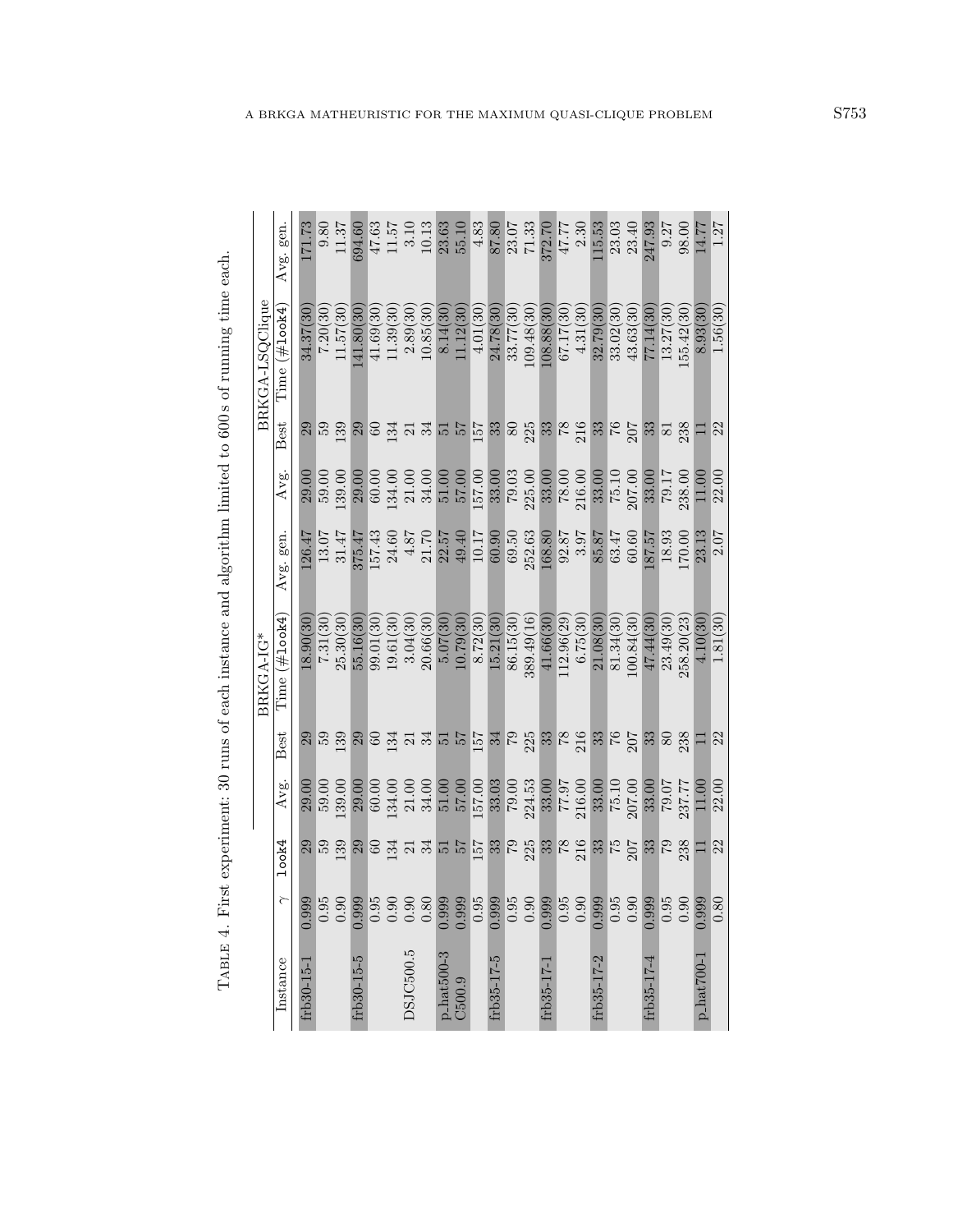|                                                                                                        |                 | Avg. gen        | 282.1      | 51.97        | 13.17      | 573.72                       | 9.33      | 90.50            | 73.73         | 136.91     | 55.23      | 30.57          | $2.83\,$          |                     | 45.77<br>24.17  | 12.30<br>20.27        |                                  | 135.43          | 26.67      | 19.03      | 189.13              | 39.59            | 11.27     | 37.90           |           | $3.63$<br>$2.20$ |
|--------------------------------------------------------------------------------------------------------|-----------------|-----------------|------------|--------------|------------|------------------------------|-----------|------------------|---------------|------------|------------|----------------|-------------------|---------------------|-----------------|-----------------------|----------------------------------|-----------------|------------|------------|---------------------|------------------|-----------|-----------------|-----------|------------------|
|                                                                                                        | BRKGA-LSQClique | l'ime (#1ook4)  | 20.16(29)  | 123.23(29)   | 32.61(30)  | 252.25(18)                   | 22.56(30  | 229.11(22)       | 32.11(30      | 340.15(11) | 23.98(30   | 71.23(30)      | 6.77(30)          | 111.25(30)          | 15.97(30)       | 28.47(30)             | 59.67(30)                        | 91.67(30)       | 68.18(30   | 58.27(30)  | .31.81(30)          | 98.38(29)        | 33.99(30) | 26.03(30)       | 15.65(30) | 7.10(30)         |
|                                                                                                        |                 | <b>Best</b>     | 38         | $\Xi$        | 333        | 38                           |           | 96<br>292        | 38            | 114        | 57         | $\overline{D}$ |                   |                     |                 |                       | <u>ខ្លួន ដង ខ្លួន ដង ខ្លួន ដ</u> |                 |            |            |                     |                  |           | 42              | 124       | 508              |
|                                                                                                        |                 | Avg.            | 37.97      | <b>16:66</b> | 333.00     | 37.60                        | 95.20     | 291.73           | 37.03         | 113.30     | 37.00      | 103.07         | 363.00            | 132.00              | 21.00           | 42.00                 | 93.00                            | 21.00           | 42.00      | 96.00      | 21.00               | 42.00            | 94.00     | 41.03           | 121.57    | 508.00           |
|                                                                                                        |                 | Avg. gen        | 254.43     | 115.07       | 87.38      | 370.67                       | 24.57     | 160.50           | 68.90         | 232.00     | 40.13      | 82.04          | $\phantom{-}6.80$ | 41.03               |                 | <b>18.67</b><br>79.76 | 78.91                            | 17.801          | 54.88      | 80.22      | 106.90              | 70.07            | 30.87     | 18.97           | 10.37     | 10.27            |
| TABLE 5. First experiment: 30 runs of each instance and algorithm limited to 600s of running time each | BRKGA-IG*       | $Time$ (#100k4) | 99.55(30   | 264.97(15)   | 219.13(24) | 145.57(24                    | 53.74(30) | 395.01(4)        | 27.10(30)     | 504.90(2)  | 15.78(30   | 178.76(26)     | 16.89(30)         | 92.79(30)           | 11.83(30)       | 190.77(29)            | 237.31(22)                       | 50.07(30        | 143.39(26) | 254.22(23) | 54.91(30            | 182.78(28)       | 94.59(30) | 12.20(30)       | 43.20(30) | 35.54(30)        |
|                                                                                                        |                 | Best            | 38         | $\Xi$        | 333        | $\mathfrak{S}^{\mathcal{O}}$ |           | $\frac{95}{292}$ | 25            | 114        | 25         | 104            | 363               | 132                 | $\frac{21}{42}$ |                       | 37457                            |                 |            |            |                     | $\frac{1}{4}$ 35 |           | 42              | 123       | 508              |
|                                                                                                        |                 | Avg.            | 38.00      | 99.50        | 332.80     | 37.83                        | 95.00     | 291.10           | 37.00         | 112.63     | 37.00      | 102.90         | 363.00            | 132.00              | 21.00           | 41.97                 | 92.73                            | 21.00           | 41.87      | 95.77      | 21.00               | 41.93            | 94.03     | 41.07           | 121.33    | 508.00           |
|                                                                                                        |                 | <b>look4</b>    | 38         | $\Xi$        | 333        | 38                           | 95        | 292              | $\frac{2}{5}$ | 114        | 25         | 103            | 363               | 132                 | 21              | 42                    | 93                               | $\overline{21}$ | 38         |            | $\overline{\Omega}$ | 42               | 94        | $\overline{41}$ | 121       | 508              |
|                                                                                                        |                 | ≧               | 0.999      | 0.95         | 0.90       | 0.999                        | 0.95      | 0.90             | 0.999         | 0.95       | 0.999      | 0.95           | 0.90              | 0.90                | 0.999           | 0.90                  | $0.80\,$                         | 0.999           | 0.90       | 0.80       | 0.999               | 0.90             | 0.80      | 0.999           | 0.95      | 0.90             |
|                                                                                                        |                 | Instance        | frb40-19-5 |              |            | 19-61-19 hd                  |           |                  | frb40-19-1    |            | frb40-19-2 |                |                   | keller <sub>5</sub> | $brock800-3$    |                       |                                  | brock800        |            |            | $b$ rock $800-2$    |                  |           | frb45-21-1      |           |                  |

S754 B.Q. PINTO ET AL.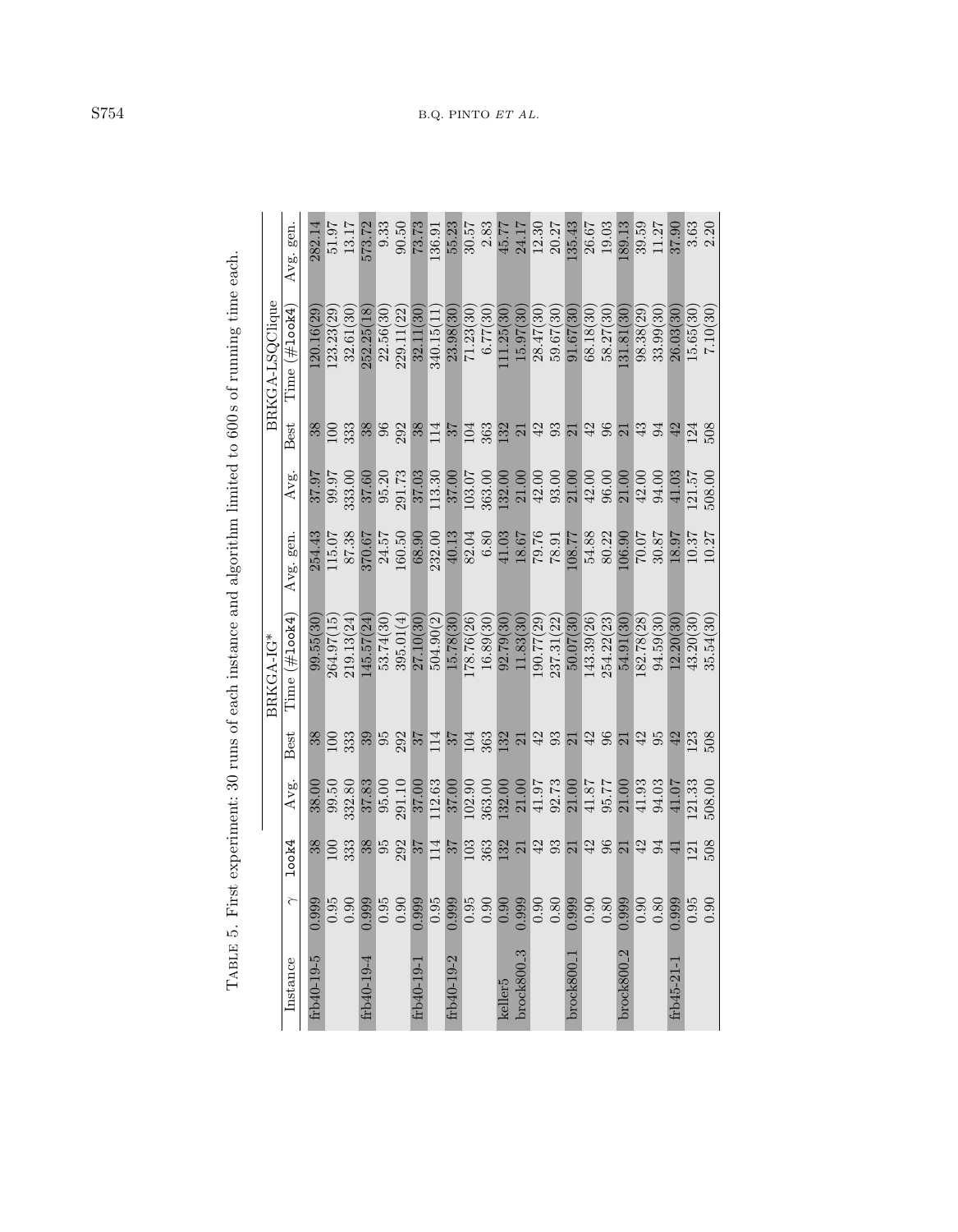| $\sim$ $\sim$ $\sim$ $\sim$ $\sim$ |  |
|------------------------------------|--|
|                                    |  |
|                                    |  |
|                                    |  |
|                                    |  |
|                                    |  |
| .c.c.s.c.t.c.c.c.c.c.c.c.c.c.c     |  |
|                                    |  |
|                                    |  |
| $\frac{1}{2}$                      |  |
|                                    |  |
|                                    |  |
| Ï                                  |  |
|                                    |  |
|                                    |  |
|                                    |  |
|                                    |  |
|                                    |  |
| ׀<br>׀<br>׀                        |  |
| E                                  |  |

|                              |                                             |                       |                                                                 |                                        | BRKGA-IG*     |                                                               |                                          |                   | BRKGA-LSQClique |                                                                |
|------------------------------|---------------------------------------------|-----------------------|-----------------------------------------------------------------|----------------------------------------|---------------|---------------------------------------------------------------|------------------------------------------|-------------------|-----------------|----------------------------------------------------------------|
| Instance                     | $\widetilde{\phantom{0}}$                   | look4                 | Avg.                                                            | Best                                   | Time (#1ook4) | Avg. gen.                                                     | Avg.                                     | Best              | Time (#1ook4)   | Avg. gen.                                                      |
| frb45-21-2                   | 0.999                                       | $\exists$             | 41.07                                                           | 42                                     | 15.26(30)     | 23.63                                                         | 41.03                                    | 42                | 41.90(30)       | 62.47                                                          |
|                              |                                             | $\frac{120}{491}$     | 120.23                                                          | $\overline{122}$                       | 71.53(30)     | 16.93<br>73.80                                                | [20.33]                                  | $\frac{122}{491}$ | 39.44(30)       | $9.83\,$                                                       |
|                              | $\begin{array}{c} 0.95 \\ 0.90 \end{array}$ |                       | 190.17                                                          | 491                                    | 291.03(5)     |                                                               | 191.00                                   |                   | [51.37(30]      | 42.80                                                          |
| frb45-21-5                   | 0.999                                       | $42\,$                | 41.90                                                           | $43\,$                                 | 95.14(26      | 302.19                                                        | 41.57                                    | 42                | 120.0917        | 274.47                                                         |
|                              |                                             |                       | 120.93                                                          |                                        | 77.89(27)     |                                                               | 121.20                                   |                   | 96.31(30        |                                                                |
|                              | $0.95$<br>0.90                              | 121<br>508            | 507.13                                                          | $\frac{123}{508}$                      | 176.41(4)     | 44.82<br>43.75                                                | 508.00                                   | $\frac{22}{508}$  | 61.36(30)       | 23.33<br>16.97                                                 |
| frb45-21-4                   | 0.999                                       | 42                    | 42.00                                                           |                                        | 25.88(30      | 189.07                                                        | 41.93                                    |                   | 183.97(28)      | 260.39                                                         |
|                              |                                             |                       |                                                                 |                                        | 126.04(30     |                                                               |                                          |                   | 43.94(30        |                                                                |
|                              |                                             |                       |                                                                 |                                        | 17.76(30      |                                                               |                                          |                   | 3.44(30)        |                                                                |
| $p\_hat1000-1$               |                                             | $128$<br>$54$<br>$15$ | $\frac{128.00}{554.00}$                                         | 12612112408                            | 2.48(30)      | $\begin{array}{c} 30.83 \\ 5.00 \\ 3.60 \\ 22.67 \end{array}$ | 128.33<br>554.00<br>15.00                | 55358534985388    | 2.05(30)        | $\begin{array}{c} 9.67 \\ 1.00 \\ 1.57 \\ 1.57 \\ \end{array}$ |
|                              | 0.80                                        | 23                    | 23.00                                                           |                                        | 48.94(30      |                                                               | 23.00                                    |                   | 70.60(30        |                                                                |
| DSJC1000.5                   | 0.999                                       |                       |                                                                 |                                        | 265.43(20     | 349.20                                                        |                                          |                   | 180.49(22)      | 180.36                                                         |
|                              | 0.80                                        |                       |                                                                 |                                        | 254.91(9)     |                                                               |                                          |                   | 203.97(19)      |                                                                |
|                              |                                             | 15<br>23<br>35<br>57  | $\begin{array}{c} 14.67 \\ 23.30 \\ 38.87 \\ 67.10 \end{array}$ |                                        | 242.46(27     | $\begin{array}{c} 82.22 \\ 31.59 \\ 60.97 \end{array}$        | $14.73$<br>$23.63$<br>$57.03$<br>$57.09$ |                   | 41.22(30)       | $\begin{array}{c} 7.05 \\ 7.03 \end{array}$                    |
| C1000.9                      | 0.999                                       |                       |                                                                 |                                        | 126.51(30)    |                                                               |                                          |                   | 170.53(27)      | 103.26                                                         |
|                              | 0.95                                        |                       | 217.30<br>40.00                                                 |                                        | 128.51(30)    |                                                               |                                          |                   | 36.15(30)       |                                                                |
| ${\rm hamming}\,10\text{-}4$ | 0.999                                       |                       |                                                                 |                                        | 30.99(30)     | $27.30$<br>$34.53$<br>$60.67$                                 | $217.43$<br>$40.00$                      |                   | 29.45(30)       |                                                                |
|                              | 0.95                                        | $\frac{217}{49}$      | 82.10                                                           | $219$<br>$49$<br>$45$<br>$45$<br>$158$ | 249.13(3)     |                                                               | 83.00                                    |                   | 73.87(30)       | $\begin{array}{c} 6.37 \\ 31.53 \\ 22.17 \\ 33.60 \end{array}$ |
| frb50-23-2                   | 0.999                                       |                       | 46.03                                                           |                                        | 27.28(30)     | 14.53                                                         | 46.00                                    |                   | 61.16(30        |                                                                |
|                              | 0.95                                        | 158                   | 156.13                                                          |                                        | 397.67(6)     | $\frac{40.17}{ }$                                             | 158.13                                   | 159               | 193.64(30)      | $\frac{24.40}{2.80}$                                           |
|                              | 0.90                                        | $780\,$               | 779.93                                                          | $780\,$                                | 54.18(28)     | 20.07                                                         | 780.00                                   | $780\,$           | 18.71(30)       |                                                                |
| frb50-23-4                   | 0.999                                       | $L\bar{F}$            | 47.00                                                           | $\frac{177}{158}$                      | 59.94(30      | 85.43                                                         | 46.77                                    | $2\bar{\nu}$      | 185.04(23)      | 99.87<br>20.97                                                 |
|                              | 0.95                                        | 157<br>772            | 156.43                                                          |                                        | 350.15(19)    | 36.11                                                         | 157.40<br>771.60                         | 160<br>772        | 154.65(29)      |                                                                |
|                              | 0.90                                        |                       | 771.00                                                          |                                        | 0.00(0)       |                                                               |                                          |                   | 217.30(18)      | 33.61                                                          |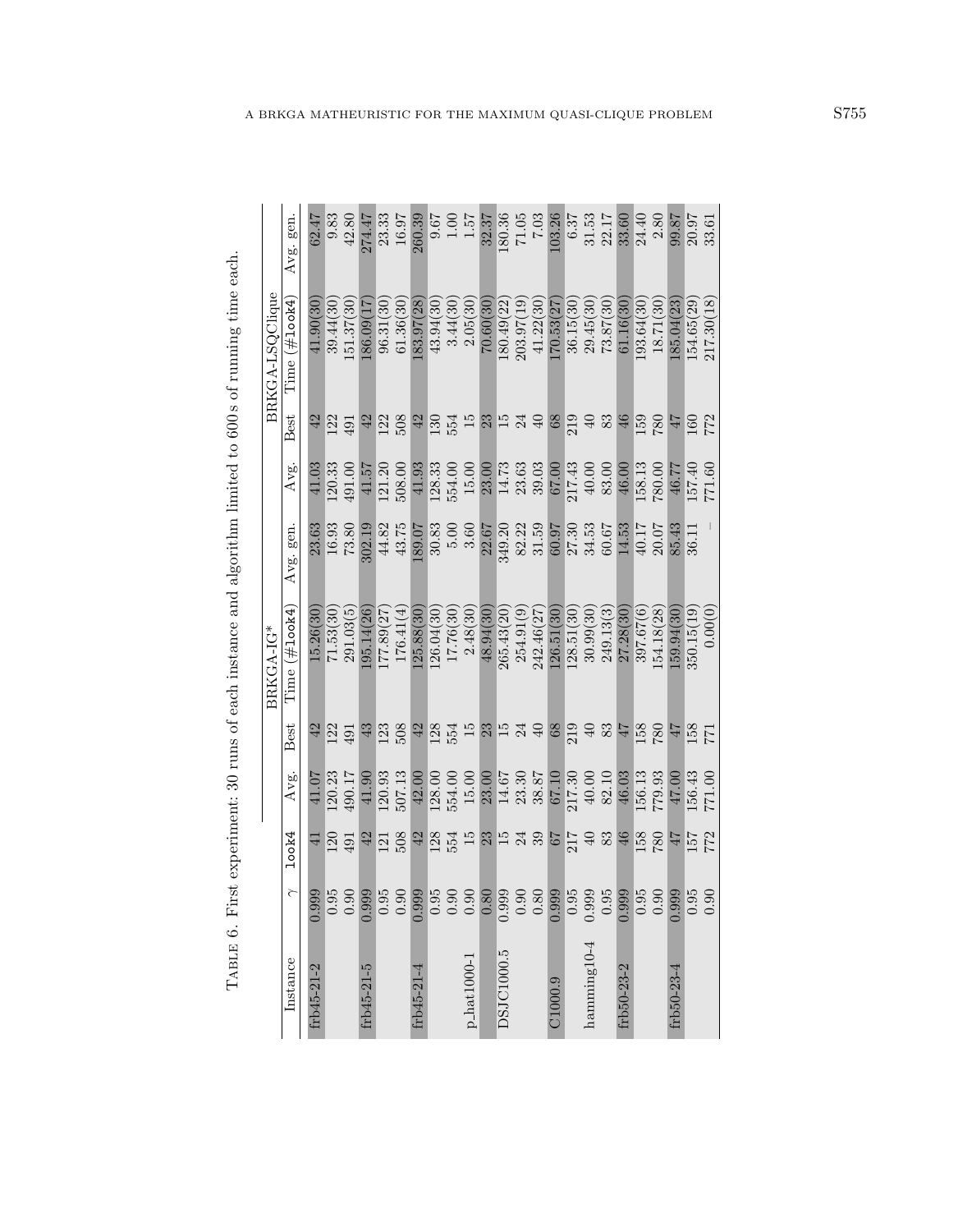|              |        |                  |        |                  | BRKGA-IG*                  |              |        |                  | BRKGA-LSQClique |              |
|--------------|--------|------------------|--------|------------------|----------------------------|--------------|--------|------------------|-----------------|--------------|
| Instance     | $\sim$ | 100k4            | Avg.   | Best             | Time $(\# \texttt{look4})$ | gen.<br>Avg. | Avg.   | Best             | Time (#1ook4    | gen.<br>Avg. |
| frb50-23-1   | 0.999  | 46               | 46.03  | 47               | 29.85(30)                  | 16.51        | 46.03  | 47               | 70.75(30)       | 38.87        |
|              | 0.95   | 157              | 157.30 | 159              | 295.15(28)                 | 28.46        | 157.53 | $\overline{160}$ | 54.86(30        | 6.63         |
|              | 0.90   | 707              | 796.03 | 707              | 87.44(1                    | 1.00         | 797.00 | 707              | 52.13(30        | 8.13         |
| frb50-23-5   | 0.999  | 46               | 46.10  | 47               | 26.44(30                   | 13.60        | 46.13  | 47               | 54.29(30        | 29.43        |
|              | 0.95   | <b>60</b>        | 158.53 | 162              | 356.84(6)                  | 33.50        | 160.43 | 162              | 201.76(30       | 26.43        |
|              | 0.90   | 788              | 788.00 | 788              | 77.23(30)                  | 10.00        | 788.00 | 788              | 8.17(30         | $1.17\,$     |
| frb53-24-4   | 0.999  | 50               | 49.00  | $50\,$           | 283.98(5)                  | 91.40        | 48.70  | $50\,$           | 317.79(4        | 07.75        |
|              | 0.95   | 178              | 177.83 | 179              | 298.29(22)                 | 19.18        | 178.40 | 180              | 78.62(30        | 5.80         |
| frb53-24-2   | 0.999  | $50\,$           | 49.43  | $\frac{1}{2}$    | 189.84(13)                 | 64.38        | 49.30  | 50               | 216.89(12       | 77.08        |
|              | 0.95   | $\overline{172}$ | 169.80 | 172<br>926       | 382.90(5)                  | 26.20        | 172.07 | 174              | 202.27(29       | 18.00        |
|              | 0.90   | $\frac{926}{50}$ | 925.07 |                  | 285.68(2)                  | 25.00        | 925.90 | 926              | 123.69(27       | 13.00        |
| frb53-24-    | 0.999  |                  | 49.10  | 50               | 366.36(6)                  | 23.83        | 48.77  | 49               | > 600(0)        | 0.00         |
|              | 0.95   |                  | 198.57 |                  | 336.91(17)                 | 20.88        | 199.50 |                  | 142.60(30       | 10.93        |
|              | 0.90   | 199              | 977.43 | 200<br>978       | 272.78(13)                 | 27.46        | 978.00 | 201<br>978       | 23.79(30        | $2.63$       |
| $frb53-24-5$ | 0.999  | 49               | 48.97  | 49               | 165.88(29)                 | 54.83        | 48.80  | 69               | 94.90(23        | 65.26        |
|              | 0.95   | 166              | 166.50 | 168<br>893       | 302.86(26)                 | 20.58        | 167.13 | 171<br>894       | 69.86(30        | 5.50         |
|              | 0.90   | 894              | 893.00 |                  | > 600(0)                   |              | 894.00 |                  | 125.81(30)      | $11.70$      |
| frb56-25-4   | 0.999  | $\frac{1}{2}$    | 51.07  | $\frac{52}{196}$ | 92.58(30                   | 25.20        | 51.00  | 52               | 31.59(29)       | 37.00        |
|              | 0.95   | 195              | 193.33 |                  | 221.82(1)                  | 10.00        | 195.33 | 197              | 128.24(30       | <b>LF'Z</b>  |
| frb56-25-    | 0.999  | 53               | 51.63  | 53               | 236.63(4                   | 66.00        | 51.20  | 53               | 188.83(1        | 56.00        |
|              | 0.95   | 225              | 224.30 | 225              | 242.23(15)                 | 10.80        | 225.33 | 227              | 69.21(30        | 3.27         |
|              | 0.90   | $161$            | 161.00 | .161             | 52.68(30)                  | 4.27         | 161.00 | 161              | 11.05(30        | $1.00\,$     |
| frb56-25-5   | 0.999  | 52               | 51.53  | 53               | 240.08(15)                 | 66.40        | 51.23  | 52               | 165.91(8)       | 45.50        |
|              | 0.95   | 201              | 199.10 | 202              | 515.94(6)                  | 23.33        | 201.50 | 203              | 188.53(30       | 11.41        |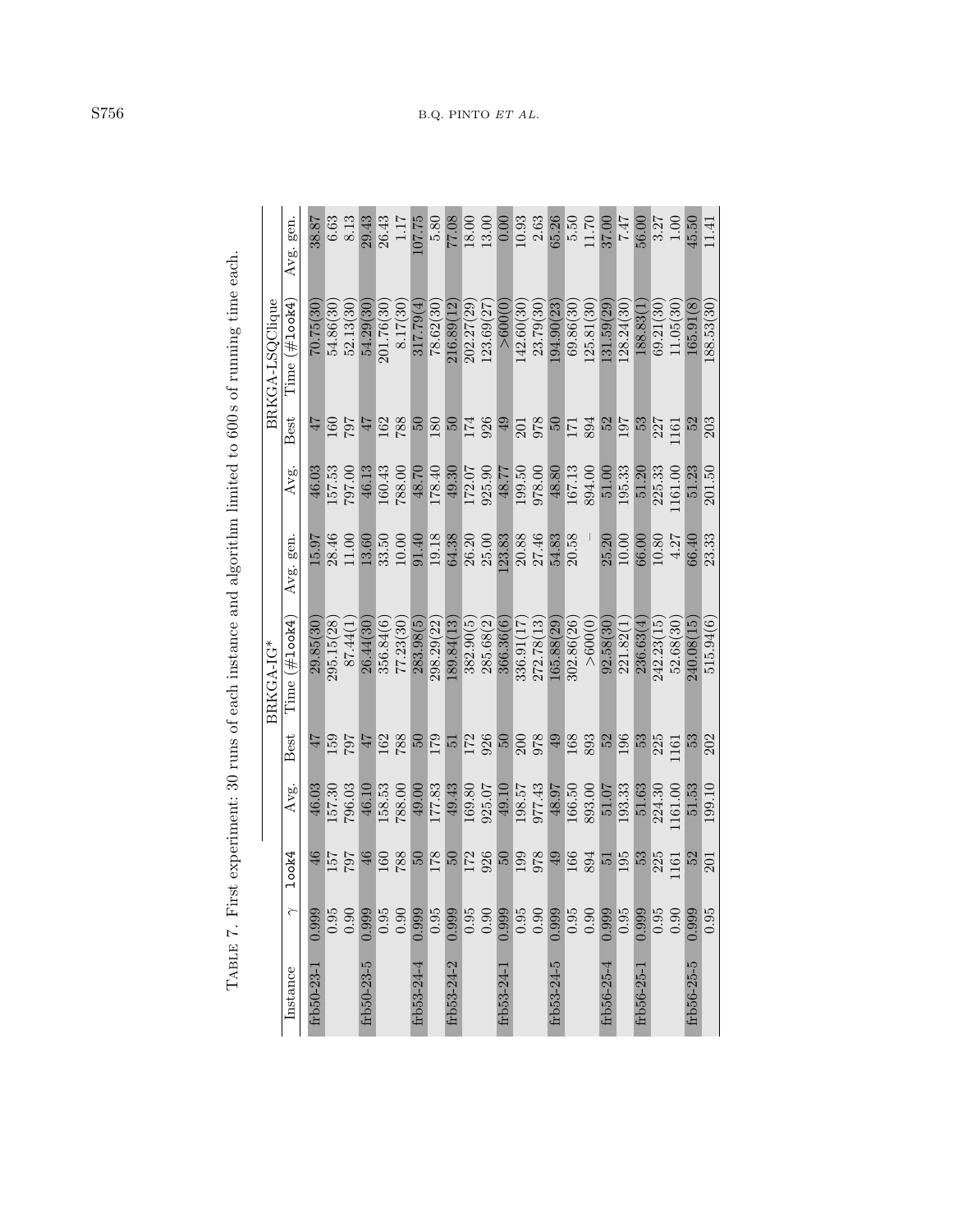| ١                                                                          |
|----------------------------------------------------------------------------|
| $\overline{\phantom{a}}$<br>١                                              |
| ł<br>l<br>I                                                                |
|                                                                            |
|                                                                            |
| Ì                                                                          |
| ו<br>ו<br>j<br>١<br>j                                                      |
|                                                                            |
| ĺ<br>ĺ<br>ï<br>$\frac{4}{3}$<br>$\frac{1}{1}$                              |
| <br> }<br>¢                                                                |
|                                                                            |
| $\frac{1}{2}$                                                              |
|                                                                            |
| $\sim$<br>ו<br>ו<br>$\vdots$                                               |
| ١<br>ŗ<br>I                                                                |
|                                                                            |
| $\overline{a}$<br>ן<br>ו<br>.<br>י<br>$\overline{\phantom{a}}$<br>$\vdots$ |

|                                                                                                          |                 | gen.<br>Avg.      | 42.75      | 12.00     | 78.50     | 18.0       | 55.50      | 6.83       | 49.06      | 4.37       | 68.40      | 3.73       |
|----------------------------------------------------------------------------------------------------------|-----------------|-------------------|------------|-----------|-----------|------------|------------|------------|------------|------------|------------|------------|
|                                                                                                          | BRKGA-LSQClique | Time $(\#$ look4) | 152.36(4)  | 98.41(29) | 322.46(4) | 203.91(30) | 242.13(2)  | 156.25(30) | 201.10(18) | 102.22(30) | 282.46(15) | 89.80(30)  |
|                                                                                                          |                 | Best              | 52         | 217       | 55        | 233        | 55         | 244        | 24         | 238        |            | 224        |
|                                                                                                          |                 | Avg.              | 51.03      | 213.80    | 53.73     | 230.70     | 53.57      | 240.90     | 53.60      | 235.80     | 53.50      | 221.90     |
|                                                                                                          |                 | Avg. gen.         | 74.17      | 0.00      | 52.45     | 13.50      | 81.00      | 11.30      | 46.44      | 13.25      | 16.32      | 13.91      |
| TABLE 8. First experiment: 30 runs of each instance and algorithm limited to $600s$ of running time each | BRKGA-IG*       | Time (#100k4)     | 280.08(12) | 0.00(0)   | 228.03(11 | 340.83(6)  | 346.35(7)  | 318.16(10) | 99.91(25)  | 351.97(16) | 198.84(22) | 297.89(21) |
|                                                                                                          |                 | Best              | 53         | 212       | 55        | 232        | 56         | 241        |            | 237        |            | 223        |
|                                                                                                          |                 | Avg.              | 51.43      | 210.63    | 54.33     | 228.27     | 54.17      | 239.03     | 53.83      | 234.57     | 53.80      | 220.83     |
|                                                                                                          |                 | $\gamma$ look4    | 52         | 213       | 55        | 230        | 55         | 240        | 54         | 235        |            | 221        |
|                                                                                                          |                 |                   | 0.999      | 0.95      | 0.999     | 0.95       | 0.999      | 0.95       | 0.999      | 0.95       | 0.999      | 0.95       |
|                                                                                                          |                 | Instance          | rb56-25-2  |           | rb59-26-4 |            | trb59-26-1 |            | trb59-26-2 |            | trb59-26-5 |            |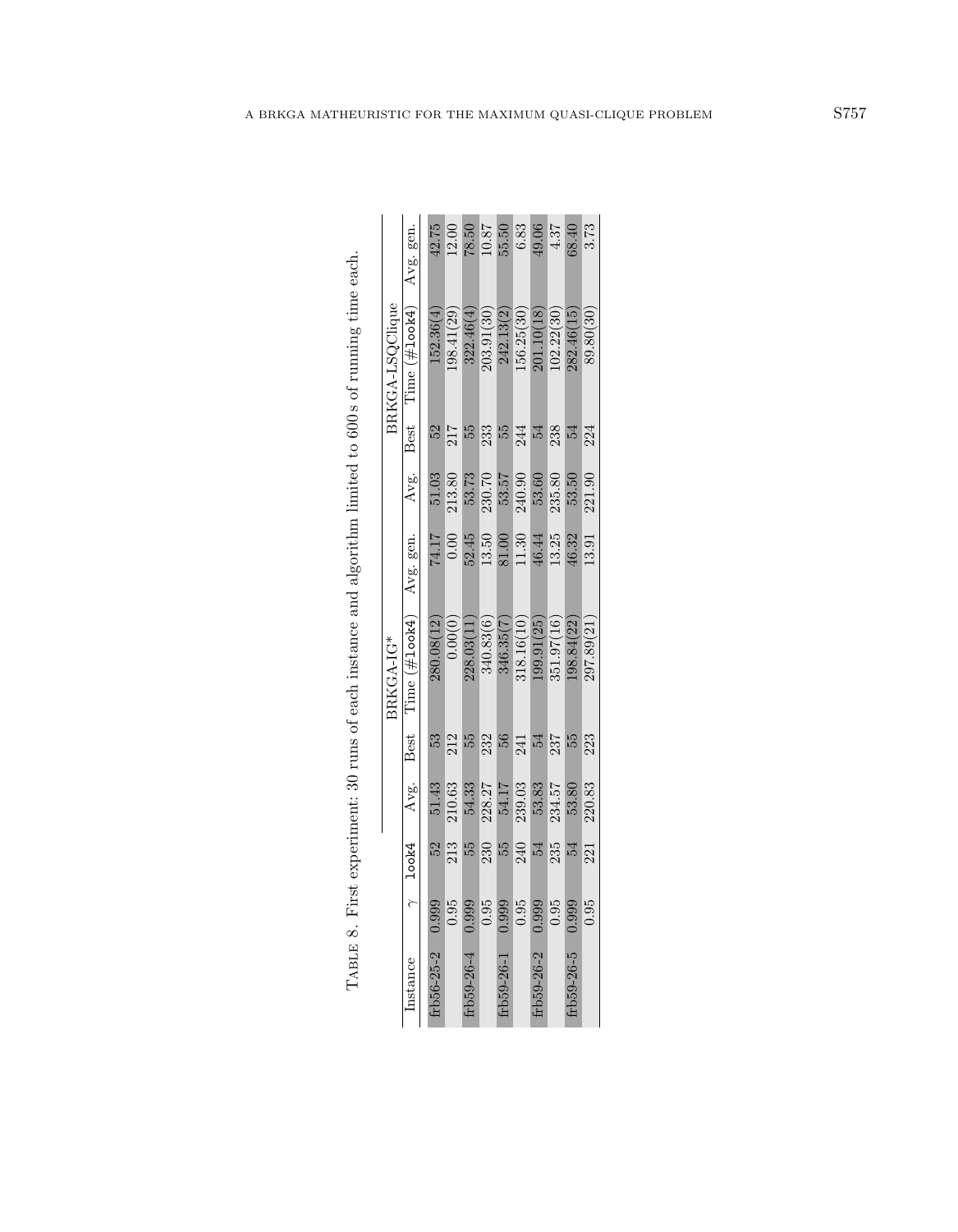|                                       |       |                 |          |                  | BRKGA-IG*          |                      |                    |                 | BRKGA-LSQClique |                                 |
|---------------------------------------|-------|-----------------|----------|------------------|--------------------|----------------------|--------------------|-----------------|-----------------|---------------------------------|
| Instance                              |       | $1$ ook $4+$    | Avg.     | <b>Best</b>      | $Time \ (\#1ook4)$ | Avg. gen.            | Avg.               | Best            | $Time$ (#100k4) | Avg. gen.                       |
| C <sub>2000.9-999</sub>               | 0.999 | $\overline{14}$ | 74.07    |                  | 535.71(30          | 54.13                | 73.90              | 52              | 599.70(26)      | 71.65                           |
|                                       | 0.95  | 276             | 272.30   | $\frac{75}{275}$ | 0.00(0             |                      | 276.63             | 279             | 434.55(30       | 13.47                           |
| keller <sub>6</sub>                   | 0.999 | 54              | 53.50    | 55               | 845.64(18          | $\frac{0.00}{36.78}$ | 53.33              |                 | 662.55(16)      | 29.94<br>14.79                  |
| C4000.5                               | 0.999 | 77              | 16.93    |                  | 464.20(28          |                      | 16.97              | $\frac{8}{1}$   | 355.98(28)      |                                 |
|                                       | 0.90  |                 | 26.83    | 27               | 761.12(25          | 6.76                 | 27.07              | 28              | 116.51(30)      | $1.20\,$                        |
|                                       | 0.80  | 48              | 43.60    |                  | > 600(             |                      | 48.10              | $\overline{49}$ | 449.38(29)      | 5.35                            |
| ${\rm frb}100\text{-}40$              | 0.999 | 86              | 85.90    | 78               | 779.23(23          | 3.04                 | 85.03              | 86              | 774.81(8)       | 16.00                           |
|                                       | 0.95  | 1835            | 1834.97  | 1835             | 885.90(28)         | 5.29                 | 1835.57            | 1837            | 206.73(30       | 1.13                            |
| EVA                                   | 0.90  |                 | 4.00     |                  | 1.69(30)           | 6.30                 | 4.00               |                 | 1.78(30)        | 2.73                            |
|                                       | 0.60  |                 | $7.00\,$ |                  | 3.40(30            |                      | 00.7               |                 | 2.15(30)        | 1.10                            |
| Geom                                  | 0.90  | 23              | 23.00    | 23               | 3.99(30            | 3.17<br>8.17<br>3.53 | 23.00              |                 | 1.94(30)        | $1.00\,$                        |
|                                       | 0.70  |                 | 30.00    |                  | 36.86(30           |                      | 30.00              |                 | 6.97(30)        | $1.13\,$                        |
|                                       | 0.60  | 36              | 35.53    | 36               | 607.54(16)         | 32.00<br>17.79       | $36.00$<br>44.00   |                 | 420.33(30       | $28.70$<br>1.00<br>1.07<br>1.00 |
|                                       | 0.50  | $\overline{4}$  | 43.80    | $\overline{4}$   | 486.85(24          |                      |                    | 44              | 18.50(30)       |                                 |
|                                       | 0.60  | $\mathbb{C}$    | 12.97    | 13               | 360.60(29          | 31.52                | $13.00$<br>$16.00$ | ≌               | 9.49(30)        |                                 |
| $_{\rm vsp\_p0291\_sey-}$ mourl_iiasa | 0.50  | $\overline{16}$ | 16.00    | 16               | 84.82(30           | 5.27                 |                    |                 | 13.56(30        |                                 |
| PGPgiantcompo                         | 0.80  | $\frac{8}{5}$   | 48.00    | 48               | 24.78(30           | 2.40                 | 48.00              | \$              | 9.09(30)        | 1.03                            |
|                                       | 0.60  |                 | 30.00    |                  | 50.92(30           | 2.23                 | 60.00              |                 | 21.59(30        | 1.07                            |
|                                       | 0.50  |                 | 73.00    |                  | 173.76(30)         | 4.33                 | 73.00              | 52              | 26.58(30        | 00.1                            |

<span id="page-17-0"></span>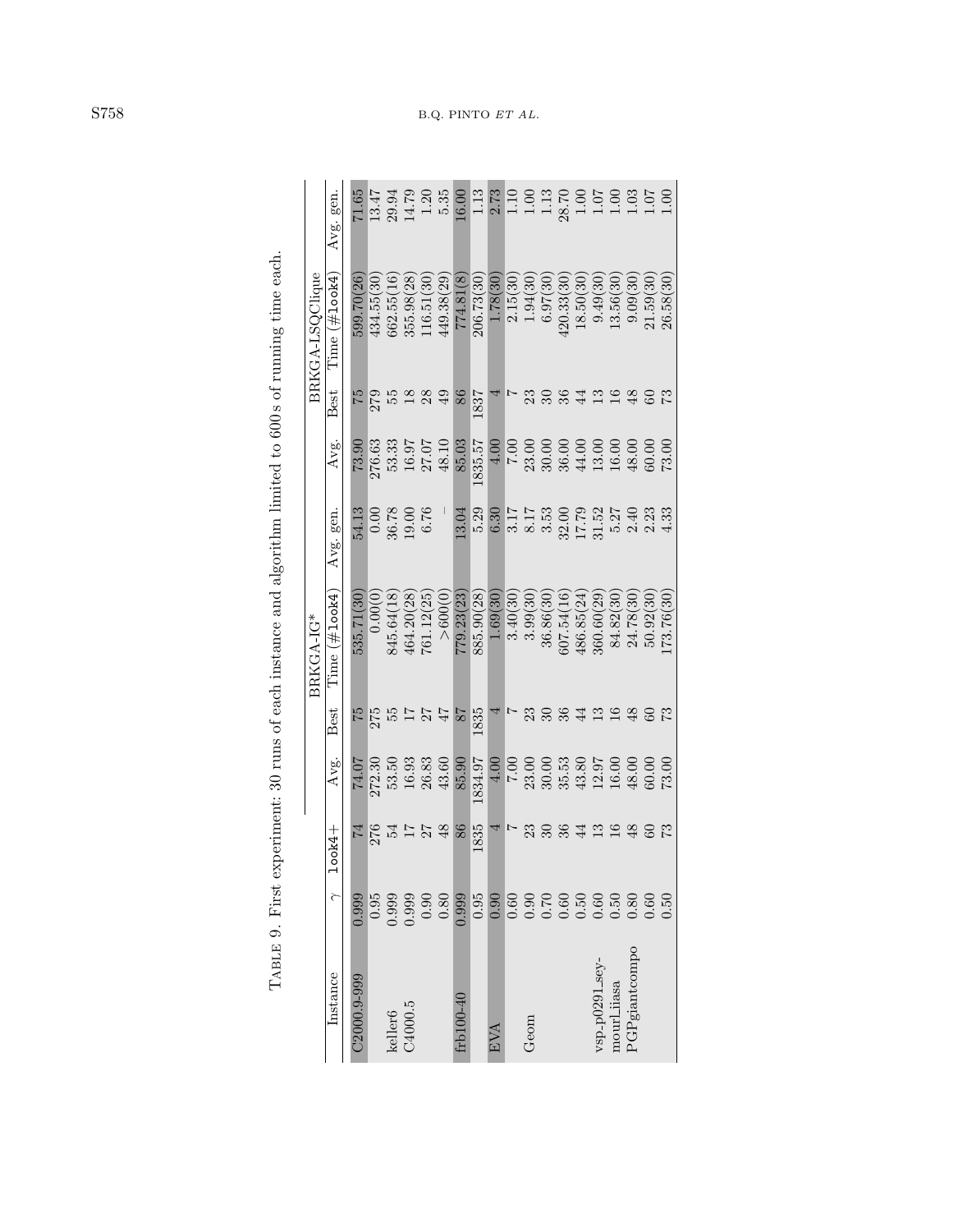

<span id="page-18-0"></span>Figure 3. Comparison between algorithms BRKGA-IG<sup>∗</sup> and BRKGA-LSQClique: fraction of the number of instances on which each algorithm outperforms the other for each value of  $\gamma$ . Considering all 150 instances and values of  $\gamma$ , BRKGA-LSQClique outperformed the original BRKGA-IG\* in 63.33% of the cases in terms of the time-to-target solution value.

Each heuristic was run 200 times for each value of the threshold  $\gamma$ . Next, the empirical probability distributions of the time taken by each heuristic to find the target solution value are plotted. To plot the empirical distribution for each heuristic, we followed the methodology proposed by Aiex *et al.* [\[2,](#page-21-24)[3\]](#page-21-25). We associate a probability  $p_i = (i - \frac{1}{2})/200$  with the *i*-th smallest running time  $t_i$  and plot the points  $(t_i, p_i)$ , for  $i = 1, ..., 200$ . The more to the left is a plot, the better is the algorithm corresponding to it.

Figures [4](#page-19-0) and [5](#page-20-0) illustrate the time-to-target plots for instance brock400.2 with  $\gamma = 0.999, 0.90,$  and 0.80 and for instance PGPgiantcompo with  $\gamma = 0.90, 0.80,$  and 0.50, respectively. We recall from Table [3](#page-11-0) that BRKGA-IG<sup>\*</sup> obtained better results for brock400.2 with  $\gamma = 0.90$ . The plots in these figures show that BRKGA-IG<sup>\*</sup> performed better for  $\gamma = 0.999$ , with BRKGA-LSQClique becoming progressively better as  $\gamma$  decreases.

## 8. Concluding remarks

In this work, we showed that the exact enumeration algorithm *QClique* proposed by Ribeiro and Riveaux [\[25\]](#page-21-7) can be hybridized with the biased random-key genetic algorithm BRKGA-IG<sup>∗</sup> developed by Pinto et al. [\[23\]](#page-21-6) as a local search strategy to improve the quality of the solutions created by the decoder. The new decoder using an exact local search strategy gives rise to a matheuristic for solving the maximum cardinality quasi-clique problem based on a biased random-key genetic algorithm.

Computational experiments were performed on a set of benchmark instances, considering different thresholds. The numerical results showed that although BRKGA-IG<sup>\*</sup> performed better for  $\gamma = 0.999$ , algorithm BRKGA-LSQClique becomes consistently better for smaller values of  $\gamma$  and considerably outperformed BRKGA-IG<sup>\*</sup> in terms of the time-to-target solution value in 63.33% of the 150 combinations of instances and values of  $\gamma$ .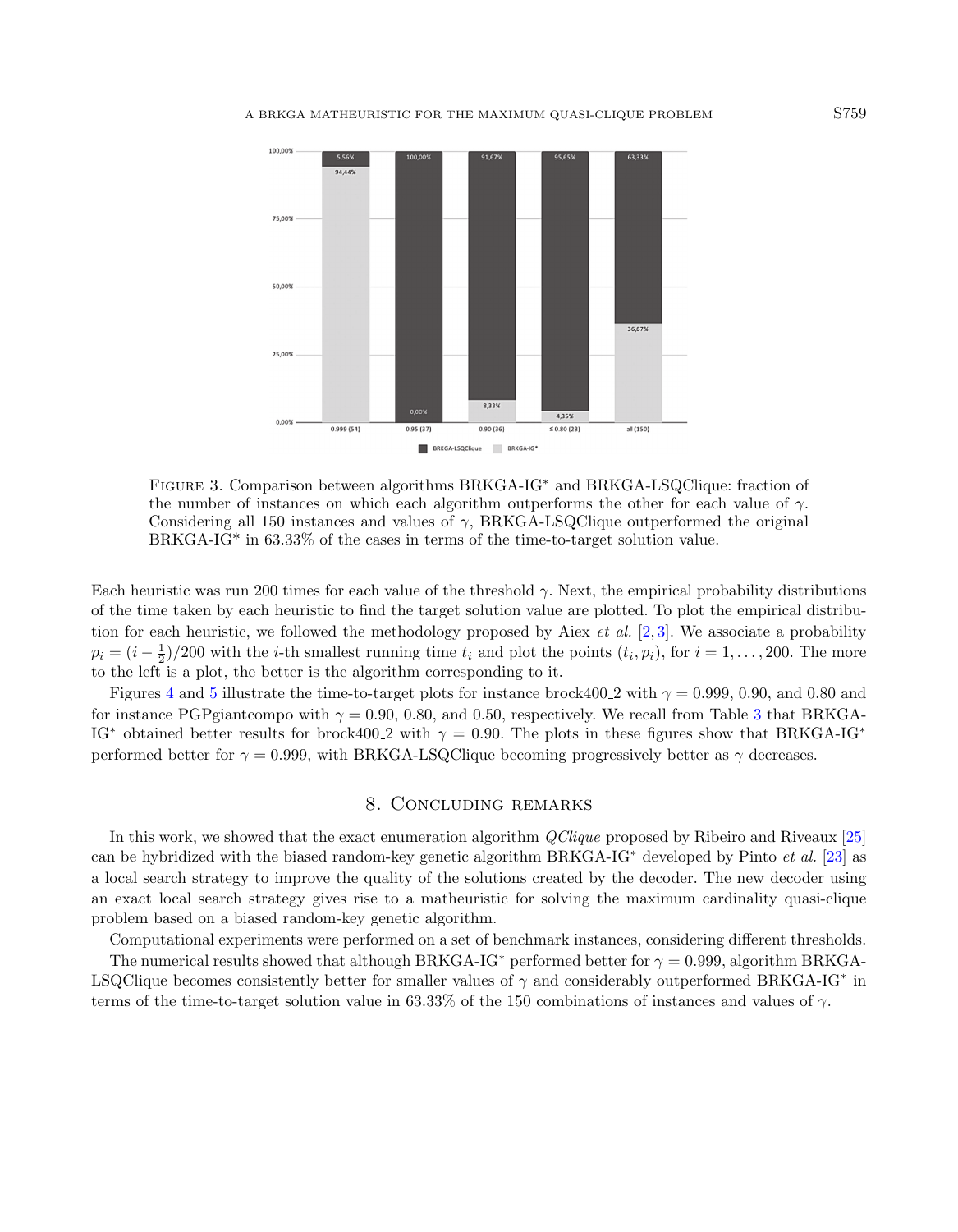

<span id="page-19-0"></span>FIGURE 4. Time-to-target plots for instance brock400 2. (a)  $\gamma = 0.999$ . (b)  $\gamma = 0.90$ . (c)  $\gamma = 0.80$ .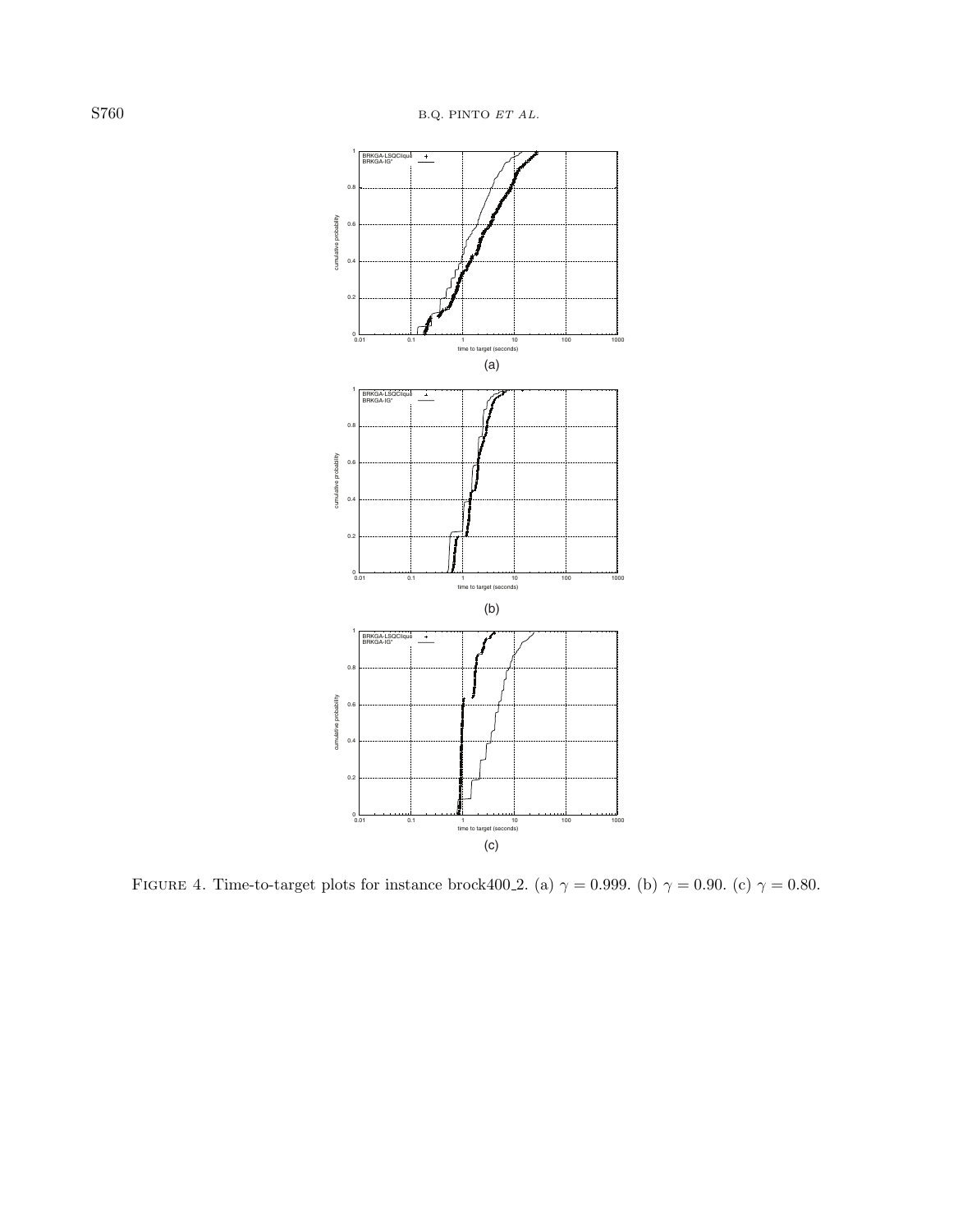

<span id="page-20-0"></span>FIGURE 5. Time-to-target plots for instance PGPgiantcompo. (a)  $\gamma = 0.90$ . (b)  $\gamma = 0.80$ . (c)  $\gamma = 0.50$ .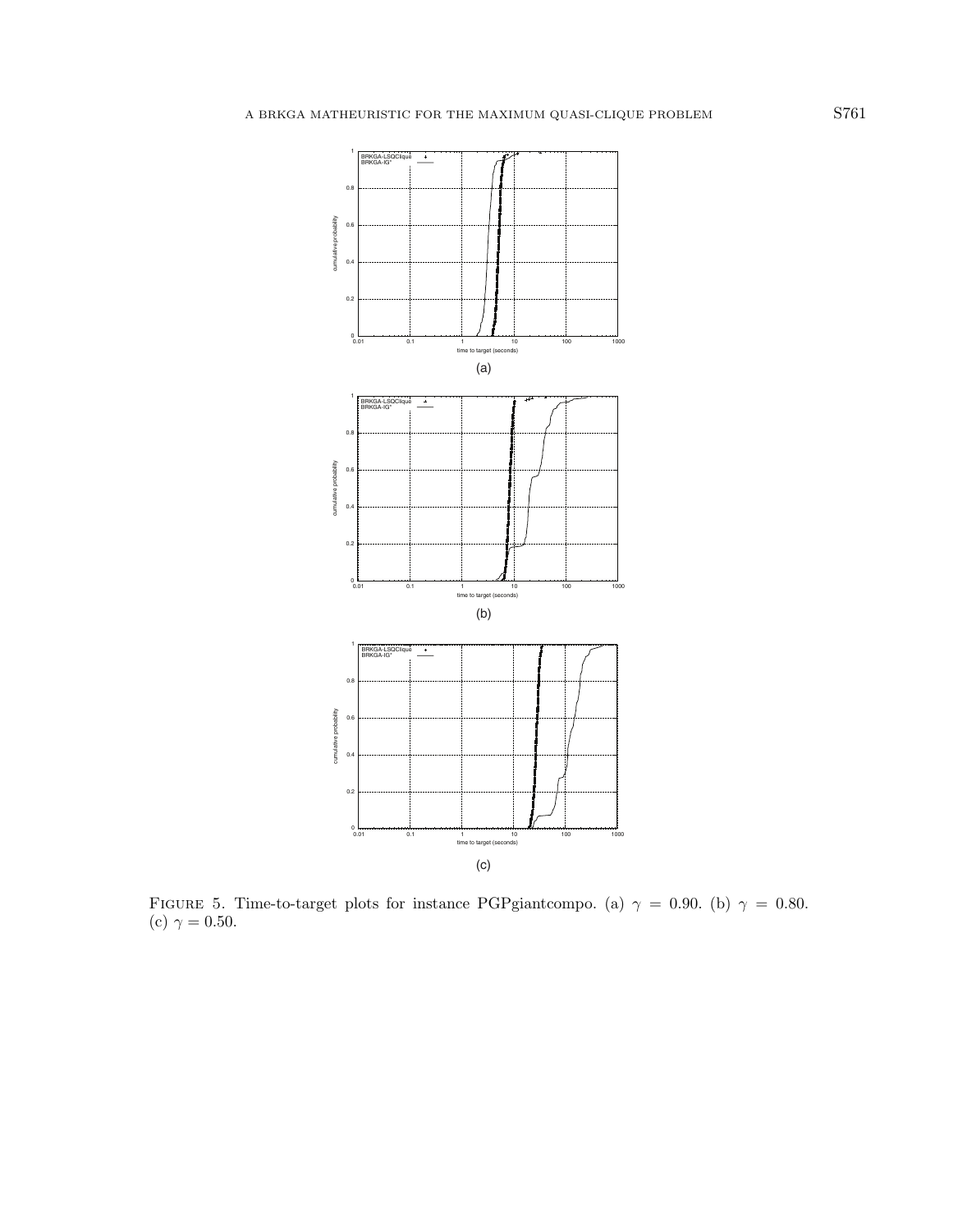## <span id="page-21-24"></span><span id="page-21-3"></span>S762 B.Q. PINTO ET AL.

<span id="page-21-25"></span><span id="page-21-20"></span><span id="page-21-15"></span><span id="page-21-12"></span>Acknowledgements. The authors are thankful to three anonymous referees for their very constructive remarks that substantially contributed to improve the quality and the readability of this article. Work of Celso C. Ribeiro was partially supported by CNPq research grants 303958/2015-4 and 425778/2016-9 and by FAPERJ research grant E-26/202.854/2017. Work of José Angel Riveaux was supported by a CNPq scholarship. Work of Isabel Rosseti was partially supported by CNPq research grant 310624/2018-5. This work was also partially sponsored by Coordenação de Aperfeiçoamento de Pessoal de Nível Superior (CAPES), under Finance Code 001.

#### **REFERENCES**

- <span id="page-21-13"></span><span id="page-21-2"></span>[1] J. Abello, M. Resende and S. Sudarsky, Massive quasi-clique detection, edited by J. Abello and J. Vitter. In: Proceedings of the 5th Latin American Symposium on the Theory of Informatics. Springer-Verlag Berlin Heidelberg (2002) 598–612.
- <span id="page-21-22"></span><span id="page-21-9"></span>[2] R. Aiex, M. Resende and C.C. Ribeiro, Probability distribution of solution time in GRASP: an experimental investigation. J. Heuristics 8 (2002) 343–373.
- <span id="page-21-10"></span>[3] R. Aiex, M. Resende and C.C. Ribeiro, TTTPLOTS: a Perl program to create time-to-target plots. Optim. Lett. 1 (2007) 355–366.
- <span id="page-21-16"></span>[4] J.C. Bean, Genetic algorithms and random keys for sequencing and optimization. ORSA J. Comput. 2 (1994) 154–160.
- <span id="page-21-23"></span>[5] BHOSLIB, Benchmarks with hidden optimum solutions for graph problems. <http://networkrepository.com/> (2004). Online reference, last visited on June 7, 2018.
- <span id="page-21-19"></span>[6] J.S. Brand˜ao, T.F. Noronha, M.G.C. Resende and C.C. Ribeiro, A biased random-key genetic algorithm for single-round divisible load scheduling. Int. Trans. Oper. Res. 22 (2015) 823–839.
- <span id="page-21-0"></span>[7] J.S. Brandão, T.F. Noronha, M.G.C. Resende and C.C. Ribeiro, A biased random-key genetic algorithm for scheduling heterogeneous multi-round systems. Int. Trans. Oper. Res. 27 (2017) 1061–1077.
- <span id="page-21-17"></span>[8] M. Brunato, H. Hoos and R. Battiti, On effectively finding maximal quasi-cliques in graphs, Learning and Intelligent Optimization edited by V. Maniezzo, R. Battiti and J.-P. Watson. In: Vol. 5313 of Lecture Notes in Computer Science. Springer, Berlin (2008) 41–55.
- <span id="page-21-14"></span>[9] T.A. Davis and Y. Hu, The University of Florida sparse matrix collection. ACM Trans. Math. Softw. 38 (2011) 1–25.
- <span id="page-21-5"></span>[10] FICO, FICO Xpress Optimization Suite 7.6. <http://www.fico.com/en/products/fico-xpress-optimization-suite> (2017).
- [11] J.F. Gonçalves and M.G.C. Resende, Biased random-key genetic algorithms for combinatorial optimization. J. Heuristics 17 (2011) 487–525.
- <span id="page-21-8"></span>[12] J.F. Gonçalves, M.G.C. Resende and R.F. Toso, Biased and unbiased random key genetic algorithms: an experimental analysis. In: Abstracts of the 10th Metaheuristics International Conference. Singapore (2013).
- <span id="page-21-4"></span>[13] H. Hoos and T. Stützle, Evaluation of Las Vegas algorithms – Pitfalls and remedies, edited by G. Cooper and S. Moral. In: Proceedings of the 14th Conference on Uncertainty in Artificial Intelligence. Madison (1998) 238–245.
- <span id="page-21-1"></span>[14] D.S. Johnson, Cliques, coloring, and satisfiability: second DIMACS implementation challenge. In: Vol. 26 of Dimacs Series in Discrete Mathematics and Theoretical Computer Science. American Mathematical Society, Providence (1996).
- <span id="page-21-18"></span>[15] R.M. Karp, Reducibility among combinatorial problems. In: Complexity of Computer Computations, edited by R.E. Miller and J.W. Thatcher. Plenum, New York (1972) 85–103.
- <span id="page-21-6"></span>[16] M. López-Ibánez, J. Dubois-Lacoste, T. Stützle and M. Birattari, The IRACE package: Iterated race for automatic algorithm configuration. Technical Report TR/IRIDIA/2011-004, IRIDIA, Universit´e Libre de Bruxelles, Belgium (2011).
- <span id="page-21-11"></span>[17] T.F. Noronha, M.G.C. Resende and C.C. Ribeiro, A biased random-key genetic algorithm for routing and wavelength assignment. J. Global Optim. 50 (2011) 503–518.
- [18] A.B. Oliveira, A. Plastino and C.C. Ribeiro, Construction heuristics for the maximum cardinality quasi-clique problem. In: Abstracts of the 10th Metaheuristics International Conference. Singapore (2013) 84.
- <span id="page-21-7"></span>[19] F.M. Pajouh, Z. Miao and B. Balasundaram, A branch-and-bound approach for maximum quasi-cliques. Ann. Oper. Res. 216 (2014) 145–161.
- <span id="page-21-21"></span>[20] G. Pastukhov, A. Veremyev, V. Boginski and O.A. Prokopyev, On maximum degree-based γ-quasi-clique problem: complexity and exact approaches. Networks 71 (2018) 136–152.
- [21] J. Pattillo, A. Veremyev, S. Butenko and V. Boginski, On the maximum quasi-clique problem. Discrete Appl. Math. 161 (2013) 244–257.
- [22] L. Pérez Cáceres, M. López-Ibáñez and T. Stützle, An analysis of parameters of IRACE. In: Proceedings of the 14th European Conference on Evolutionary Computation in Combinatorial Optimization. Vol. 8600 of Lecture Notes in Computer Science. Springer, Berlin (2014) 37–48.
- [23] B.Q. Pinto, C.C. Ribeiro, I. Rosseti and A. Plastino, A biased random-key genetic algorithm for solving the maximum quasiclique problem. Eur. J. Oper. Res. 271 (2018) 849–865.
- [24] M.G.C. Resende and C.C. Ribeiro, Biased-random key genetic algorithms: an advanced tutorial. In: Proceedings of the 2016 Genetic and Evolutionary Computation Conference – GECCO'16 Companion Volume. Association for Computing Machinery, Denver (2016) 483–514.
- [25] C.C. Ribeiro and J.A. Riveaux, An exact algorithm for the maximum quasi-clique problem. Int. Trans. Oper. Res. 26 (2019) 2199–2229.
- [26] R.A. Rossi and N.K. Ahmed, Coloring large complex networks. Soc. Network Anal. Min. 4 (2014) 1–37.